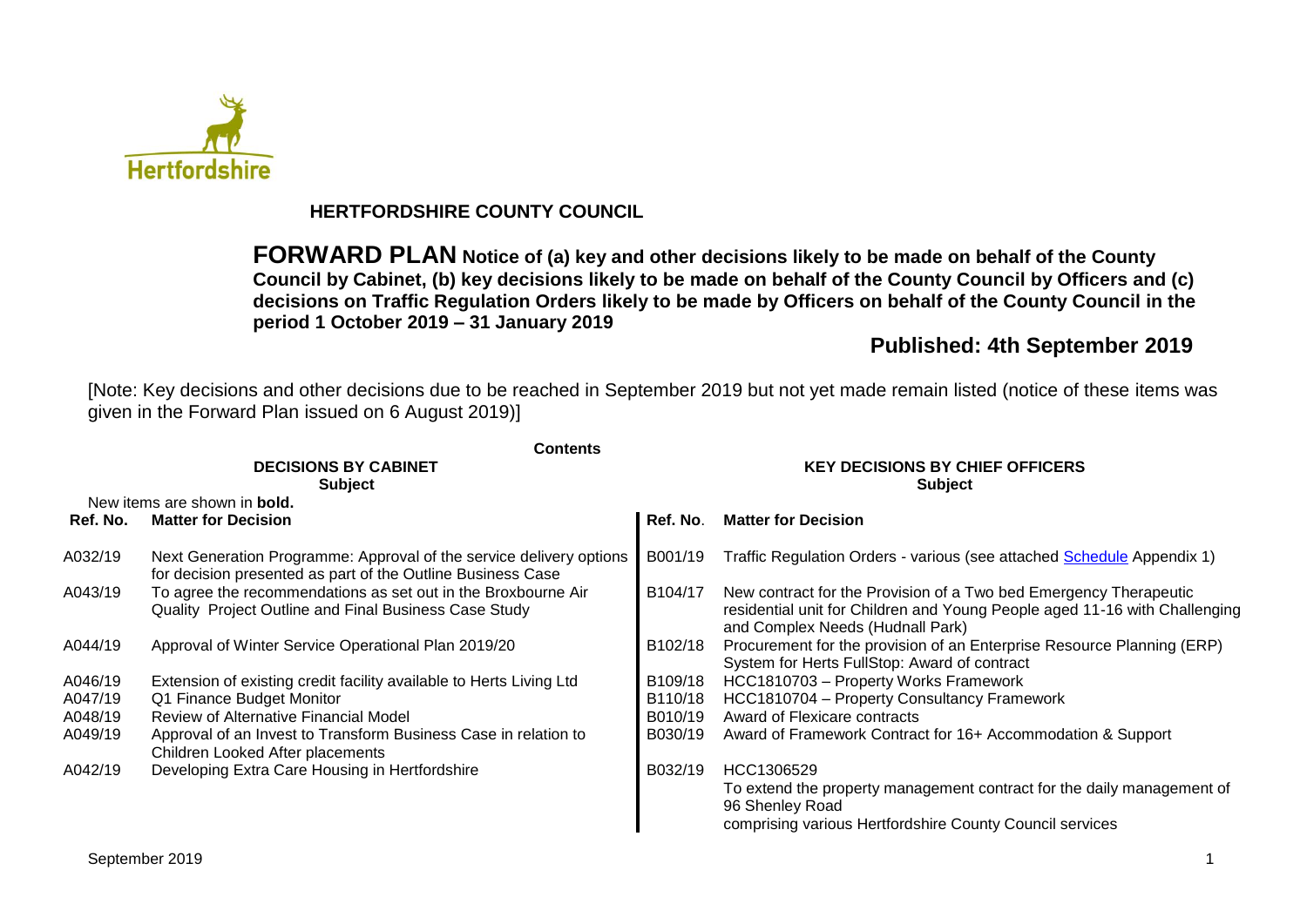| A051/19 | Adoption of revised Minerals and Waste Development Scheme                                                                                                        | B036/19 | Framework agreement for the supply of cleaning chemicals, soaps and<br>sanitisers in conjunction with Hampshire County Council - Award of<br>contract                                                                                                                        |
|---------|------------------------------------------------------------------------------------------------------------------------------------------------------------------|---------|------------------------------------------------------------------------------------------------------------------------------------------------------------------------------------------------------------------------------------------------------------------------------|
| A052/19 | Adoption of the Health Impact Assessment policy position statement                                                                                               | B038/19 | Contract Award for construction of the New River Bridge, Essex Road,<br>Hoddesdon                                                                                                                                                                                            |
| A059/19 | Whether to commission a Hertfordshire Crowdfunding Platform                                                                                                      | B040/19 | Aldwyck Homes - works on supported living accommodation in conjunction<br>with compartmentalisation - Award of contract                                                                                                                                                      |
| A060/19 | <b>Hertfordshire County Council admission arrangements 2021-</b><br>2022 proposals for consultation                                                              | B043/19 | Framework for the provision of collection and disposal of clinical waste,<br>offensive waste and small animal remains                                                                                                                                                        |
| A061/19 | Whether to agree to the proposal for a revised capital budget to<br>support the enlargement of St. Joseph's Catholic Primary<br><b>School, Bishops Stortford</b> | B044/19 | Whether to Commission the provision of the assessment and eligibility<br>aspect of the Warmer Homes scheme from an external supplier                                                                                                                                         |
| A062/19 | <b>Changes to Hertfordshire County Council's decision making</b><br>process for proposals for changes to school provision                                        | B045/19 | HCC1911437 – Batch 48 – To procure a provider for supply of Gas &<br>Electricity to Hertfordshire County Council sites                                                                                                                                                       |
| A045/19 | Approval to undertake a public consultation on the Draft Waste Local<br>Plan (2021-2036)                                                                         | B046/19 | HCC1911438 Batch 48 - Cluster 1 - Batchwood school, St Albans and Two<br>Waters Primary School, Hemel Hempstead - Mechanical works (Inc. Boiler<br>replacements)                                                                                                             |
| A053/19 | Future direction of the Household Waste Recycling Centre Service                                                                                                 | B047/19 | HCC1911439 Batch 48 - Cluster 2 - Shenley Primary School and<br>Skyswood School, St Albans - Mechanical works (Inc. Boiler replacements)                                                                                                                                     |
| A055/19 | Former Highways Depot, Station Road, Watton at Stone - Consider<br>the future of                                                                                 | B048/19 | HCC1911440 Batch 48 - Cluster 3 - Dundale Primary and Nursery School,<br>Tring - Mechanical works (Inc. Boiler replacements)                                                                                                                                                 |
| A063/19 | <b>Changes to Service Model for Mental Health Social Care</b>                                                                                                    | B049/19 | HCC1911454 - Batch 46 - Cluster 1 - Roofing Works - Little Munden C of E<br>VC Primary School Block 12 Grade II Listed. Fairlands Primary School,<br>Cheshunt. Rivers Extended (Education Support Centre) (Key Stage 4),<br>Hoddesdon. St Mary's C of E Junior School, Ware. |
| A064/19 | <b>Changes to Adult Care Services Property Strategy - Principles</b>                                                                                             | B050/19 | HCC1911473 Batch 49 - Package 2 - Mechanical Works - Edwinstree C of<br>E Middle School, Buntingford & High Wych C of E Primary School                                                                                                                                       |
| A065/19 | Whether to agree to the A414 Corridor Strategy                                                                                                                   | B051/19 | HCC1911455 - Batch 46 - Cluster 2 - Roofing Works - Cassiobury Infant<br>School, Watford. Parkside Community Primary School, Borehamwood.<br>Roman Fields Pupil Referral Units, Hemel Hempstead - Blocks 11 & 18,<br>Shenley Primary school, Shenley                         |
| A066/19 | Introduce a new formulae for calculating the charge for<br>providing services at incidents under the auspices of the Fire &<br><b>Rescue Services Act 2004</b>   | B053/19 | Approval to the sale of 45A Grange Road, Bishops Stortford and land<br>adjoining                                                                                                                                                                                             |
| A050/19 | To adopt a policy banning the release of Sky Lanterns and balloons<br>from County Council land and property                                                      | B054/19 | Wormley Site - Provision of a new Nursing Home - award of contract                                                                                                                                                                                                           |
| A040/19 | Strategy for direct employment use property development.                                                                                                         | B055/19 | Appointment of Hertfordshire County Council Director of HfL (Herts for<br>Learning)                                                                                                                                                                                          |
| A056/19 | To adopt a Pollinator Strategy and Rural Estate Action Plan                                                                                                      | B056/19 | To establish a dynamic purchasing system for the provision of local bus and<br>school coach contracts transport services from 1st January 2020 for the<br>duration of five years                                                                                             |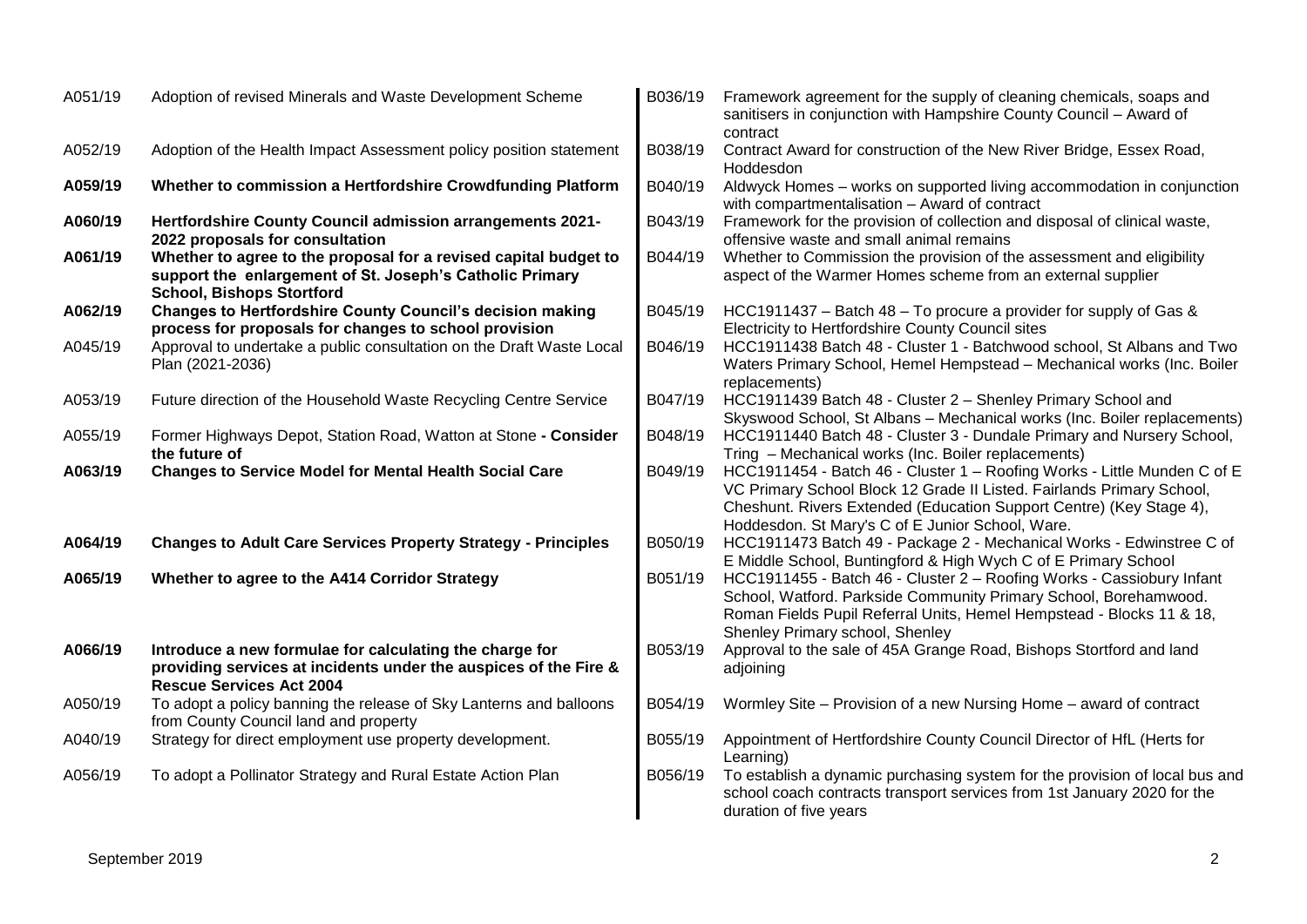| A057/19 | Hertfordshire County Council's Accommodation Strategy -<br><b>Consideration of the Full Business Case</b> | B058/19 | Agreement to continue to act as host authority for the Hertfordshire Shared<br><b>Anti-Fraud Service</b>                                                                               |
|---------|-----------------------------------------------------------------------------------------------------------|---------|----------------------------------------------------------------------------------------------------------------------------------------------------------------------------------------|
| A058/19 | <b>LED Street Lighting Illumination Strategy</b>                                                          | B059/19 | HCC1608656 - Potential extension to the Highways Structures Framework                                                                                                                  |
| A067/19 | Whether to endorse the Energy Strategy                                                                    | B061/19 | To approve the Revised Discretionary Disabled Facilities Grants Policy &                                                                                                               |
| A068/19 | <b>Q2 Finance Budget Monitor</b>                                                                          | B062/19 | <b>Charging Policy</b><br>Commissioning plan for voluntary sector contracts for user representation,<br>acquired brain injury, crisis intervention, befriending and daytime activities |
| A069/19 | Adoption of the Developer Infrastructure Contributions Guide                                              | B063/19 | HCC1911647 - Roofing Works - Royston Fire & Ambulance Station,<br>Cranbourne Centre, Potters Bar, Cranbourne Library, Potters Bar                                                      |
|         |                                                                                                           | B064/19 | Introduce a new formulae for calculating the charge for providing services at<br>incidents under the auspices of the Fire & Rescue Services Act 2004                                   |
|         |                                                                                                           | B065/19 | Award of Flexicare scheme Mary Barfield to Herts at Home starting on 1<br>April 2020                                                                                                   |
|         |                                                                                                           | B066/19 | Grounds Maintenance tender for various schools in Potters Bar,<br>Borehamwood,                                                                                                         |
|         |                                                                                                           |         | Radlett, Bushey and Watford: Award of contract                                                                                                                                         |
|         |                                                                                                           | B067/19 | Open market sale: 74 Station Road and Land adjoining, Steeple Morden                                                                                                                   |
|         |                                                                                                           | B069/19 | Commissioning a County-wide digitally enabled assistive technology<br>service.                                                                                                         |
|         |                                                                                                           | B070/19 | Direction of Future Workforce Project                                                                                                                                                  |
|         |                                                                                                           | B071/19 | Award of contract for the provision of a two bed local specialist residential<br>children's home                                                                                       |
|         |                                                                                                           | B072/19 | Award of contract for community meals service                                                                                                                                          |
|         |                                                                                                           | B073/19 | Award of contract for carers breaks                                                                                                                                                    |
|         |                                                                                                           | B074/19 | Provision of Reablement and support at Home - Strategic Lead Provider<br>Services: Award of contracts                                                                                  |
|         |                                                                                                           | B075/19 | Retender Mobile Phone and associated technologies and services contract                                                                                                                |
|         |                                                                                                           | B076/19 | Award of contract for the care operator of Wormley Care Home                                                                                                                           |
|         |                                                                                                           | B077/19 | Agreement of Terms of Loans to Herts Living Limited in relation to projects<br>with the Joint Venture (Chalkdene)                                                                      |
|         |                                                                                                           | B078/19 | Commissioning plan for support to flexicare schemes                                                                                                                                    |
|         |                                                                                                           | B079/19 | Single Tender Action for award of contract for the provision of Child                                                                                                                  |
|         |                                                                                                           |         | and Adolescent Mental Health and Challenging Behaviour Service for                                                                                                                     |
|         |                                                                                                           |         | those with Learning Disabilities and/or Autistic Spectrum Disorder                                                                                                                     |
|         |                                                                                                           |         | (PALMS)                                                                                                                                                                                |
|         |                                                                                                           | B080/19 | Single Tender action for award of contract to 'Step2' for the provision                                                                                                                |
|         |                                                                                                           |         | of Early Intervention Child and Adolescent Mental Health and                                                                                                                           |
|         |                                                                                                           |         | <b>Emotional Wellbeing Service for Children and Young People from</b>                                                                                                                  |
|         |                                                                                                           |         | birth to 19 years                                                                                                                                                                      |
|         |                                                                                                           | B081/19 | <b>Direction of Future Workforce Project</b>                                                                                                                                           |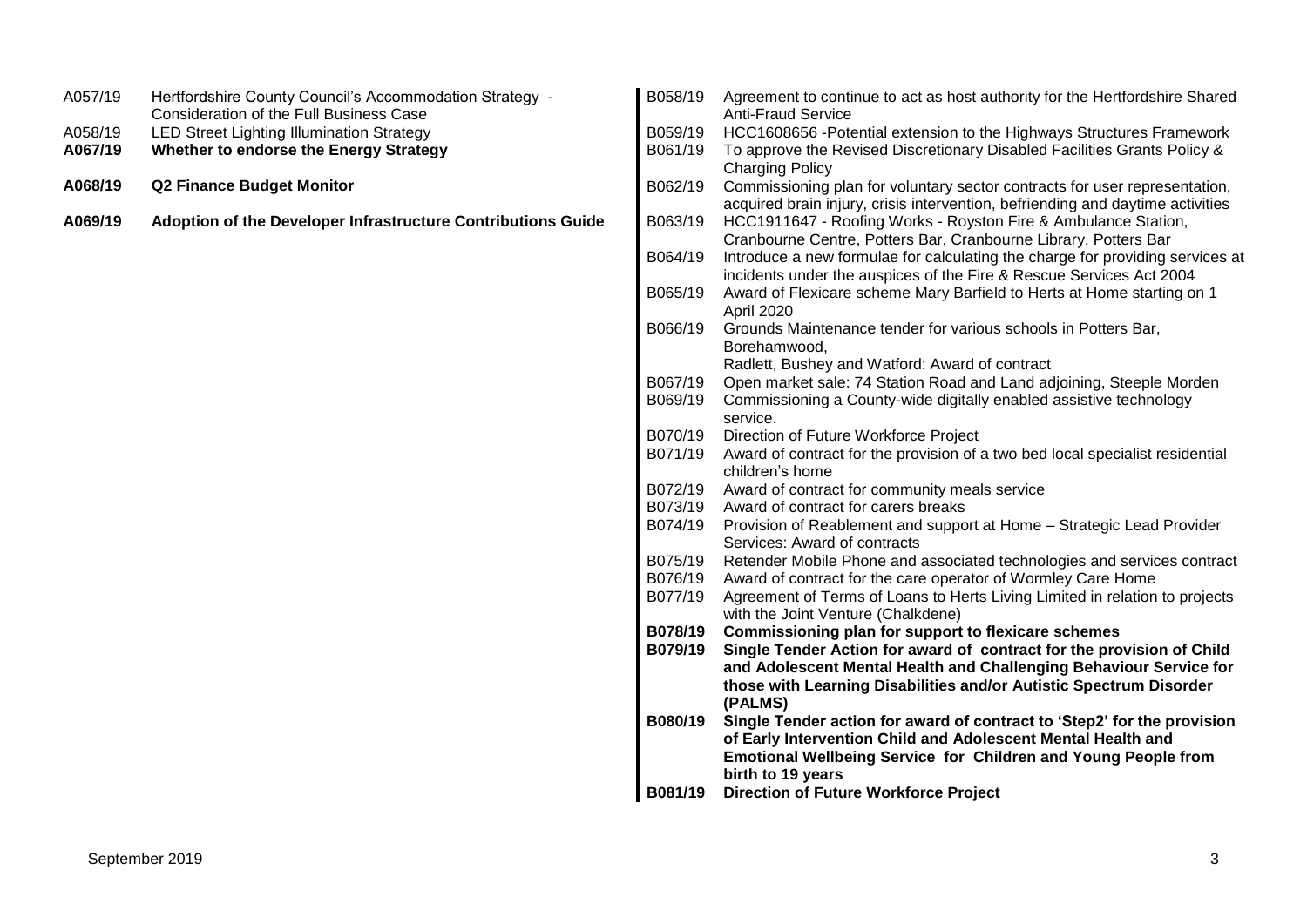**B082/19 Award of contract - Internal refurbishment of Metrology Lab relocated from Apsley**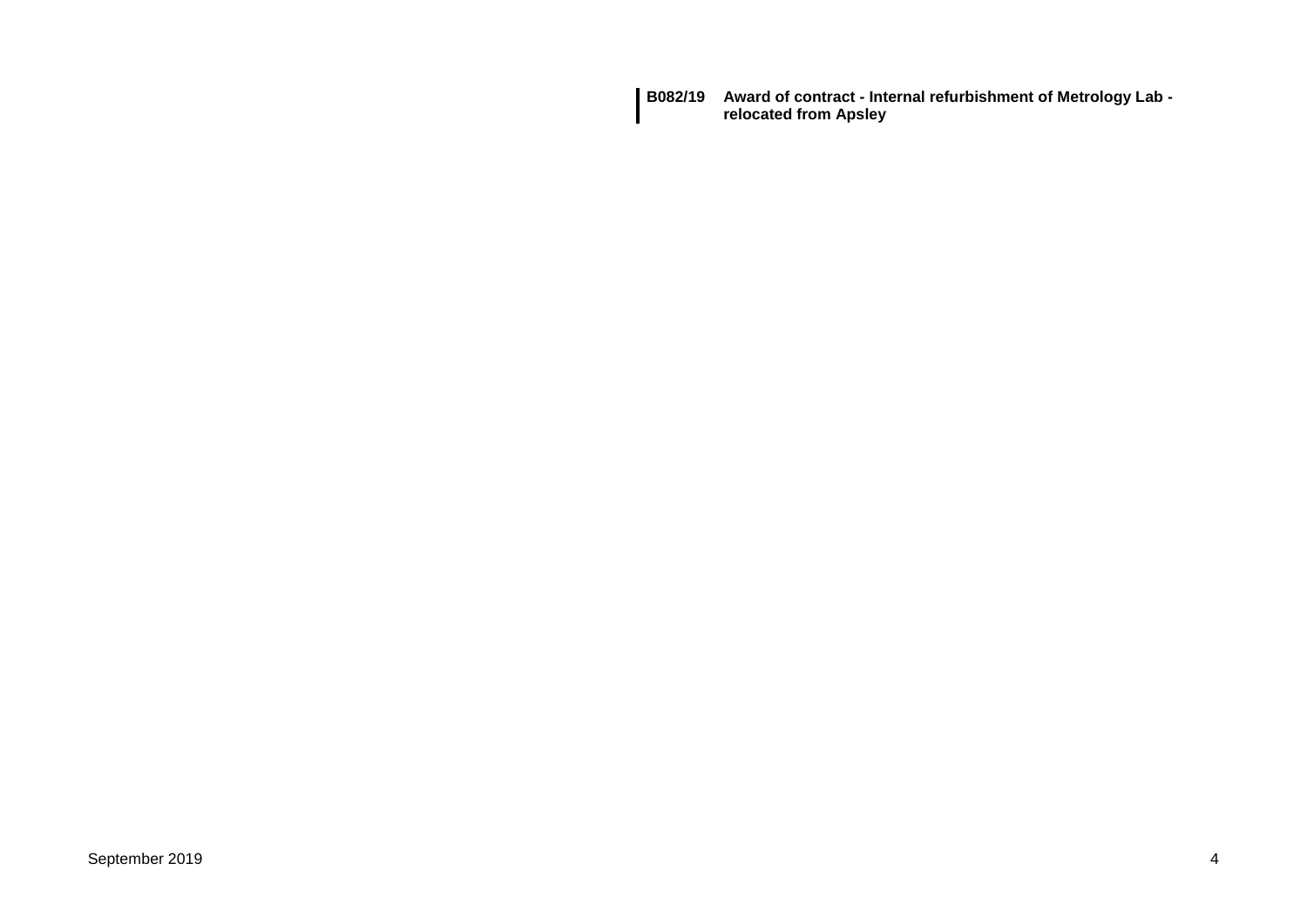| Ref. No. | <b>Matter for Decision</b>                                                                                                                                | Date<br>decision to<br>be made | <b>Cabinet Panels to be</b><br>consulted      | <b>Officer contact for</b><br>this matter | Documents to be<br>considered <sup>**††</sup>                                                                                                                                                         | <b>Exempt from the</b><br><b>Council's Call-In</b><br>Procedures <sup>##</sup><br>Yes / No |
|----------|-----------------------------------------------------------------------------------------------------------------------------------------------------------|--------------------------------|-----------------------------------------------|-------------------------------------------|-------------------------------------------------------------------------------------------------------------------------------------------------------------------------------------------------------|--------------------------------------------------------------------------------------------|
| A032/19  | <b>Next Generation Programme:</b><br>Approval of the service<br>delivery options for decision<br>presented as part of the<br><b>Outline Business Case</b> | 23/09/2019                     | Resources and<br>Performance Cabinet<br>Panel | Danielle Bailey<br>01992 556412           | Report of the Director of<br>Resources<br>Part I and Part II Report - due<br>to 'Information relating to the<br>financial or business affairs of<br>any particular person<br>(including the Council)' | No.                                                                                        |

#### **PART A: DECISIONS BY CABINET** Note: New items and amendments are shown in **bold.**

\*\*\* In accordance with Regulation 10(1) of The Local Authorities (Executive Arrangements) (Meetings and Access to Information) (England) Regulations 2012 (the '2012 Regulations') these items of business will be considered by Cabinet at its meeting 13 May 2019. Notices issued, as required by the 2012 Regulations, can be viewed at <https://democracy.hertfordshire.gov.uk/mgCalendarMonthView.aspx?GL=1&bcr=1>

<sup>††</sup> Documents to be considered by the Cabinet are published in the Council's website at <https://democracy.hertfordshire.gov.uk/mgCalendarMonthView.aspx?GL=1&bcr=1>

‡‡ Grounds for exemption are:-

1

- (a) where the decision is a decision taken under the Special Urgency provisions in Annex 4 of the Constitution
- (b) where the Chief Executive certifies that implementation of the decision is critical for service delivery
- $(c)$  where the Chief Legal Officer certifies that the Council would be likely to suffer legal prejudice from a delay in implementation of the decision resulting from the decision being Called-In
- (d) where the Director of Resources certifies that the Council would be likely to suffer financial prejudice from a delay in implementation of the decision resulting from the decision being Called-In;
- (e) where the Chief Legal Officer certifies that a delay in implementation of the decision resulting from the decision being Called-In would result in the decision being incapable of implementation or meaningful implementation
- (f) where the decision results from consideration of a recommendation or report from the OSC or any sub-committee or Topic Group of the OSC;
- (g) where the decision results from a reference back decision by Overview and Scrutiny Committee; or
- (h) where the decision is a recommendation to Full Council;
- (i) where the Call-In period has expired

The address from which, subject to any prohibition or restriction on their disclosure, copies of, or extracts from, any document listed is available is County Hall, Pegs Lane, Hertford, SG13 8DE. Other documents relevant to these matters may be submitted to the decision maker. To request details of such documents (if any) as they become available contact Deborah Jeffery, Assistant Manager, Democratic Services by email [\(deborah.jeffery@hertfordshire.gov.uk\)](mailto:deborah.jeffery@hertfordshire.gov.uk) or phone (01992 555563)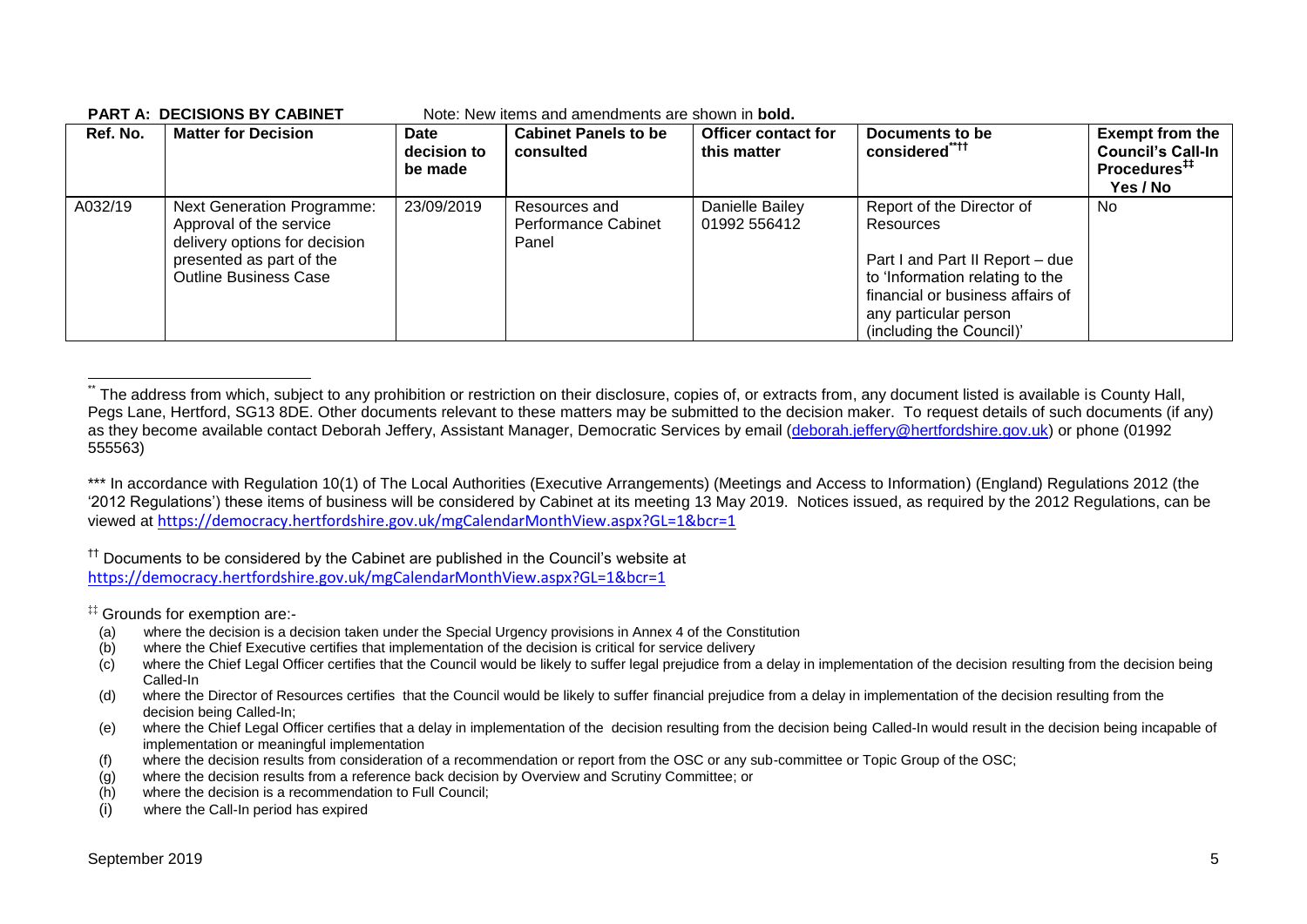| A043/19 | To agree the<br>recommendations as set out in<br>the Broxbourne Air Quality<br>Project Outline and Final<br><b>Business Case Study</b> | 23/09/2019                                               | Highways &<br><b>Environment Cabinet</b><br>Panel                                                    | <b>Trevor Brennan</b><br>01992 658406 | Report of the Director of<br>Environment & Infrastructure                                                                                                                                                    | $\overline{N}$ |
|---------|----------------------------------------------------------------------------------------------------------------------------------------|----------------------------------------------------------|------------------------------------------------------------------------------------------------------|---------------------------------------|--------------------------------------------------------------------------------------------------------------------------------------------------------------------------------------------------------------|----------------|
| A044/19 | Approval of Winter Service<br>Operational Plan 2019/20                                                                                 | 23/09/2019                                               | Highways &<br><b>Environment Cabinet</b><br>Panel                                                    | <b>Richard Stacey</b><br>01992 658115 | Report of the Director of<br>Environment & Infrastructure                                                                                                                                                    | No             |
| A046/19 | Extension of existing credit<br>facility available to Herts Living<br>Ltd                                                              | 23/09/2019                                               | Resources and<br><b>Performance Cabinet</b><br>Panel                                                 | Jolyon Adam<br>01992 555078           | Report of the Director of<br><b>Resources</b><br>Part I and Part II Report - due<br>to 'Information relating to the<br>financial or business affairs of<br>any particular person<br>(including the Council)' | <b>No</b>      |
| A047/19 | Q1 Finance Budget Monitor                                                                                                              | 23/09/2019                                               | Resources &<br><b>Performance Cabinet</b><br>Panel                                                   | Ben Jay<br>01992 556257               | Report of the Director of<br><b>Resources</b>                                                                                                                                                                | $\overline{N}$ |
| A048/19 | Review of Alternative Financial<br>Model                                                                                               | 23/09/2019                                               | <b>Community Safety &amp;</b><br>Waste Management<br><b>Cabinet Panel</b>                            | <b>Matt King</b><br>01992 556207      | Report of the Director of<br>Environment & Infrastructure                                                                                                                                                    | $\overline{N}$ |
| A049/19 | Approval of an Invest to<br>Transform Business Case in<br>relation to Children Looked<br>After placements                              | 23/09/2019                                               | Children, Young People<br>& Families Cabinet<br>Panel<br>Resources &<br>Performance Cabinet<br>Panel | <b>Faisal Mir</b><br>01992 555143     | Report of the Director of<br><b>Children's Services</b>                                                                                                                                                      | $\overline{N}$ |
| A042/19 | Developing Extra Care<br>Housing in Hertfordshire                                                                                      | 28/10/2019                                               | <b>Adult Care and Health</b><br><b>Cabinet Panel</b>                                                 | <b>Helen Maneuf</b><br>01438 845502   | Report of the Director of Adult<br><b>Care Services</b>                                                                                                                                                      | <b>No</b>      |
| A051/19 | Adoption of revised Minerals<br>and Waste Development<br>Scheme                                                                        | Cabinet<br>28/10/2019<br>County<br>Council<br>26/11/2019 | Growth, Infrastructure,<br>Planning and The<br><b>Economy Cabinet Panel</b>                          | Julie Greaves 01992<br>556227         | Report of the Director of<br>Environment & Infrastructure                                                                                                                                                    | Yes            |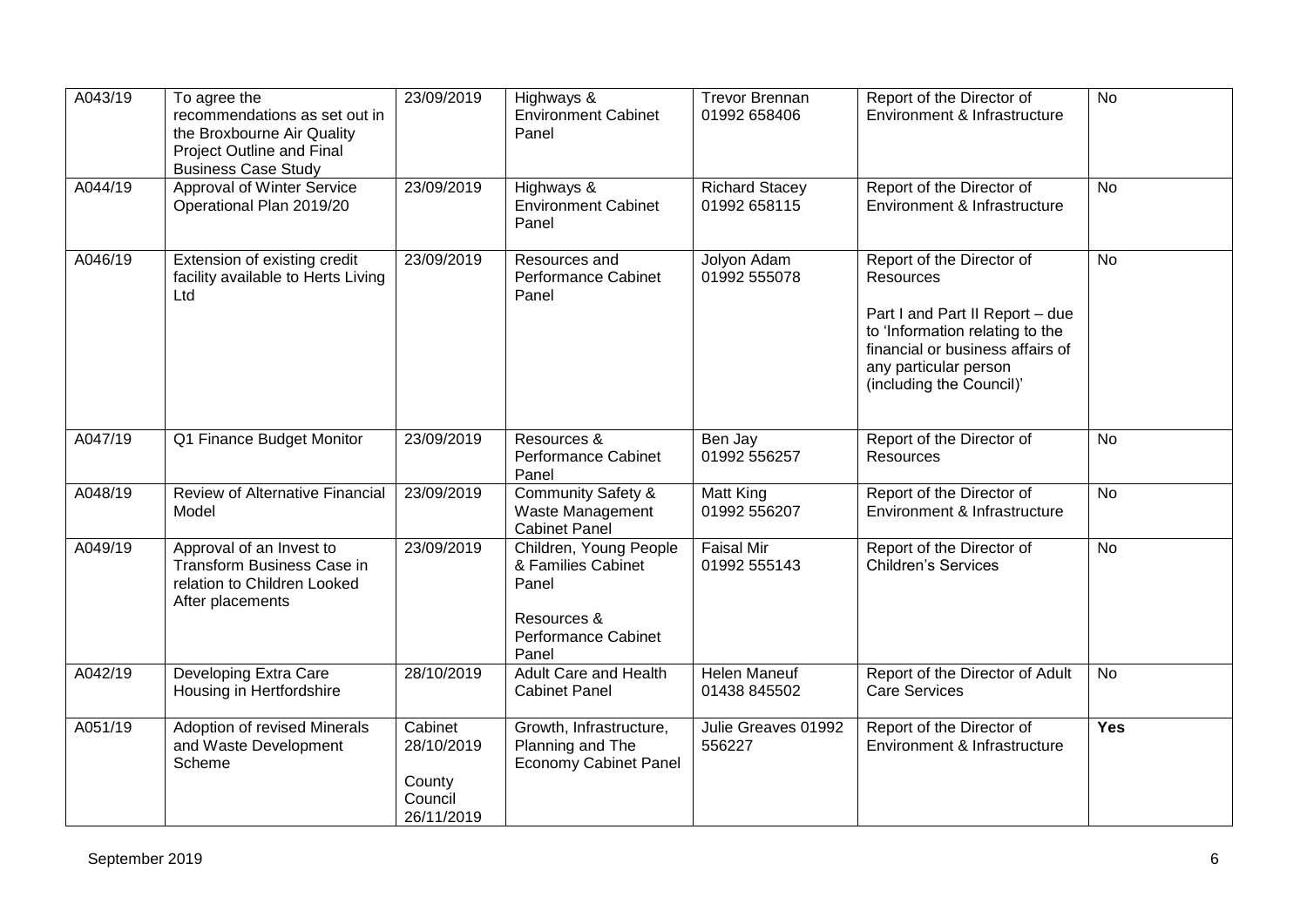| A052/19 | Adoption of the Health Impact<br>Assessment policy position<br>statement                                                                                                         | 28/10/2019                                               | Public Health &<br><b>Prevention Cabinet</b><br>Panel                       | <b>Bethan Clemence</b><br>01992 556539    | Report of the Director of Public<br>Health                     | No         |
|---------|----------------------------------------------------------------------------------------------------------------------------------------------------------------------------------|----------------------------------------------------------|-----------------------------------------------------------------------------|-------------------------------------------|----------------------------------------------------------------|------------|
| A059/19 | Whether to commission a<br><b>Hertfordshire Crowdfunding</b><br><b>Platform</b>                                                                                                  | 28/10/2019                                               | <b>Education Libraries &amp;</b><br><b>Localism Cabinet</b><br>Panel        | <b>Nathalie Calonnec</b><br>01992 555071  | <b>Report of the Director of</b><br><b>Resources</b>           | <b>No</b>  |
| A060/19 | <b>Hertfordshire County</b><br><b>Council admission</b><br>arrangements 2021-2022<br>proposals for consultation                                                                  | 28/10/2019                                               | <b>Education Libraries &amp;</b><br><b>Localism Cabinet</b><br>Panel        | <b>Jayne Abery</b><br>01992 588785        | <b>Report of the Director of</b><br><b>Children's Services</b> | <b>No</b>  |
| A061/19 | Whether to agree to the<br>proposal for a revised<br>capital budget to support the<br>enlargement of St. Joseph's<br><b>Catholic Primary School,</b><br><b>Bishops Stortford</b> | 28/10/2019                                               | <b>Education Libraries &amp;</b><br><b>Localism Cabinet</b><br>Panel        | <b>Christopher Martin</b><br>01992 556308 | <b>Report of the Director of</b><br><b>Children's Services</b> | <b>No</b>  |
| A062/19 | <b>Changes to Hertfordshire</b><br><b>County Council's decision</b><br>making process for<br>proposals for changes to<br>school provision                                        | 28/10/2019                                               | <b>Education Libraries &amp;</b><br><b>Localism Cabinet</b><br>Panel        | <b>Michael Dunnage</b><br>01992 555621    | <b>Report of the Director of</b><br><b>Children's Services</b> | <b>No</b>  |
| A045/19 | Approval to undertake a public<br>consultation on the Draft<br>Waste Local Plan (2021-2036)                                                                                      | Cabinet<br>25/11/2019<br>County<br>Council<br>26/11/2019 | Growth, Infrastructure,<br>Planning and The<br><b>Economy Cabinet Panel</b> | <b>Julie Greaves</b><br>01992 556227      | Report of the Director of<br>Environment & Infrastructure      | <b>Yes</b> |
| A053/19 | Future direction of the<br>Household Waste Recycling<br><b>Centre Service</b>                                                                                                    | 25/11/2019                                               | <b>Community Safety &amp;</b><br>Waste Management<br><b>Cabinet Panel</b>   | Matt King<br>01992 556207                 | Report of the Director of<br>Environment & Infrastructure      | <b>No</b>  |
| A055/19 | Former Highways Depot,<br>Station Road, Watton at Stone<br>- Consider the future of                                                                                              | 25/11/2019                                               | Resources and<br>Performance Cabinet<br>Panel                               | <b>Andrew Edwards</b><br>01992 556007     | Report of the Director of<br>Resources                         | <b>No</b>  |
| A063/19 | <b>Changes to Service Model</b><br>for Mental Health Social<br>Care                                                                                                              | 25/11/2019                                               | <b>Adult Care &amp; Health</b><br><b>Cabinet Panel</b>                      | <b>Helen Maneuf</b><br>01438 845502       | <b>Report of the Director of</b><br><b>Adult Care Services</b> | <b>No</b>  |
| A064/19 | <b>Changes to Adult Care</b><br><b>Services Property Strategy -</b><br><b>Principles</b>                                                                                         | 25/11/2019                                               | <b>Resources and</b><br><b>Performance Cabinet</b><br>Panel                 | <b>Helen Maneuf</b><br>01438 845502       | <b>Report of the Director of</b><br><b>Resources</b>           | <b>No</b>  |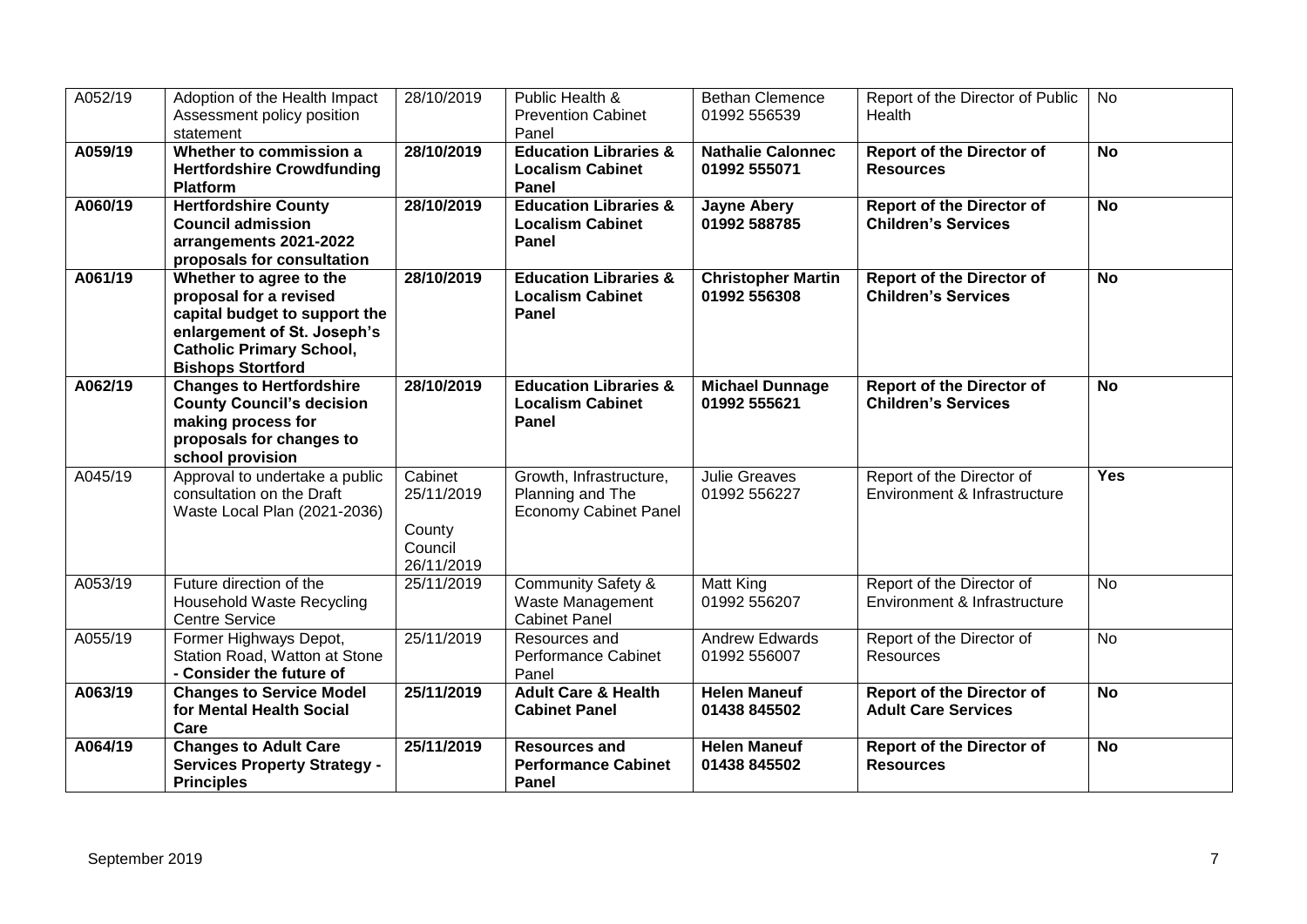| A065/19 | Whether to agree to the<br><b>A414 Corridor Strategy</b>                                                                                                                | 25/11/2019 | Growth, Infrastructure,<br><b>Planning and The</b><br><b>Economy Cabinet</b><br>Panel | <b>Rupert Thacker</b><br>01992 658176 | <b>Report of the Director of</b><br><b>Environment &amp;</b><br><b>Infrastructure</b>                                                                                                                        | <b>No</b> |
|---------|-------------------------------------------------------------------------------------------------------------------------------------------------------------------------|------------|---------------------------------------------------------------------------------------|---------------------------------------|--------------------------------------------------------------------------------------------------------------------------------------------------------------------------------------------------------------|-----------|
| A066/19 | Introduce a new formulae for<br>calculating the charge for<br>providing services at<br>incidents under the auspices<br>of the Fire & Rescue<br><b>Services Act 2004</b> | 25/11/2019 | <b>Community Safety &amp;</b><br><b>Waste Management</b><br><b>Cabinet Panel</b>      | <b>Gus Cuthbert</b><br>07879 487581   | <b>Report of the Director of</b><br><b>Community Protection</b>                                                                                                                                              | <b>No</b> |
| A050/19 | To adopt a policy banning the<br>release of Sky Lanterns and<br>balloons from County Council<br>land and property                                                       | 16/12/2019 | Resources &<br>Performance Cabinet<br>Panel                                           | Sass Pledger<br>01992 555970          | Report of the Director of<br>Resources                                                                                                                                                                       | No        |
| A040/19 | Strategy for direct employment<br>use property development.                                                                                                             | 16/12/2019 | Resources and<br>Performance Cabinet<br>Panel                                         | <b>Mike Evans</b><br>01992 555634     | Report of the Director of<br><b>Resources</b><br>Part I and Part II Report - due<br>to 'Information relating to the<br>financial or business affairs of<br>any particular person<br>(including the Council)' | <b>No</b> |
| A056/19 | To adopt a Pollinator Strategy<br>and Rural Estate Action Plan                                                                                                          | 16/12/2019 | Resources &<br>Performance Cabinet<br>Panel                                           | Sass Pledger<br>01992 555970          | Report of the Director of<br>Resources                                                                                                                                                                       | No        |
| A057/19 | Hertfordshire County Council's<br>Accommodation Strategy -<br>Consideration of the Full<br><b>Business Case</b>                                                         | 16/12/2019 | Resources and<br><b>Performance Cabinet</b><br>Panel                                  | Sass Pledger<br>01992 555970          | Report of the Director of<br>Resources<br>Part I and Part II Report - due<br>to 'Information relating to the<br>financial or business affairs of<br>any particular person<br>(including the Council)'        | <b>No</b> |
| A058/19 | <b>LED Street Lighting</b><br><b>Illumination Strategy</b>                                                                                                              | 16/12/2019 | Highways &<br><b>Environment Cabinet</b><br>Panel                                     | Peter Simpson<br>01992 658170         | Report of the Director of<br>Environment & Infrastructure                                                                                                                                                    | <b>No</b> |
| A067/19 | Whether to endorse the<br><b>Energy Strategy</b>                                                                                                                        | 16/12/2019 | <b>Resources &amp;</b><br><b>Performance Cabinet</b><br>Panel                         | <b>David O'Connor</b><br>01992 556147 | <b>Report of the Director of</b><br><b>Resources</b>                                                                                                                                                         | <b>No</b> |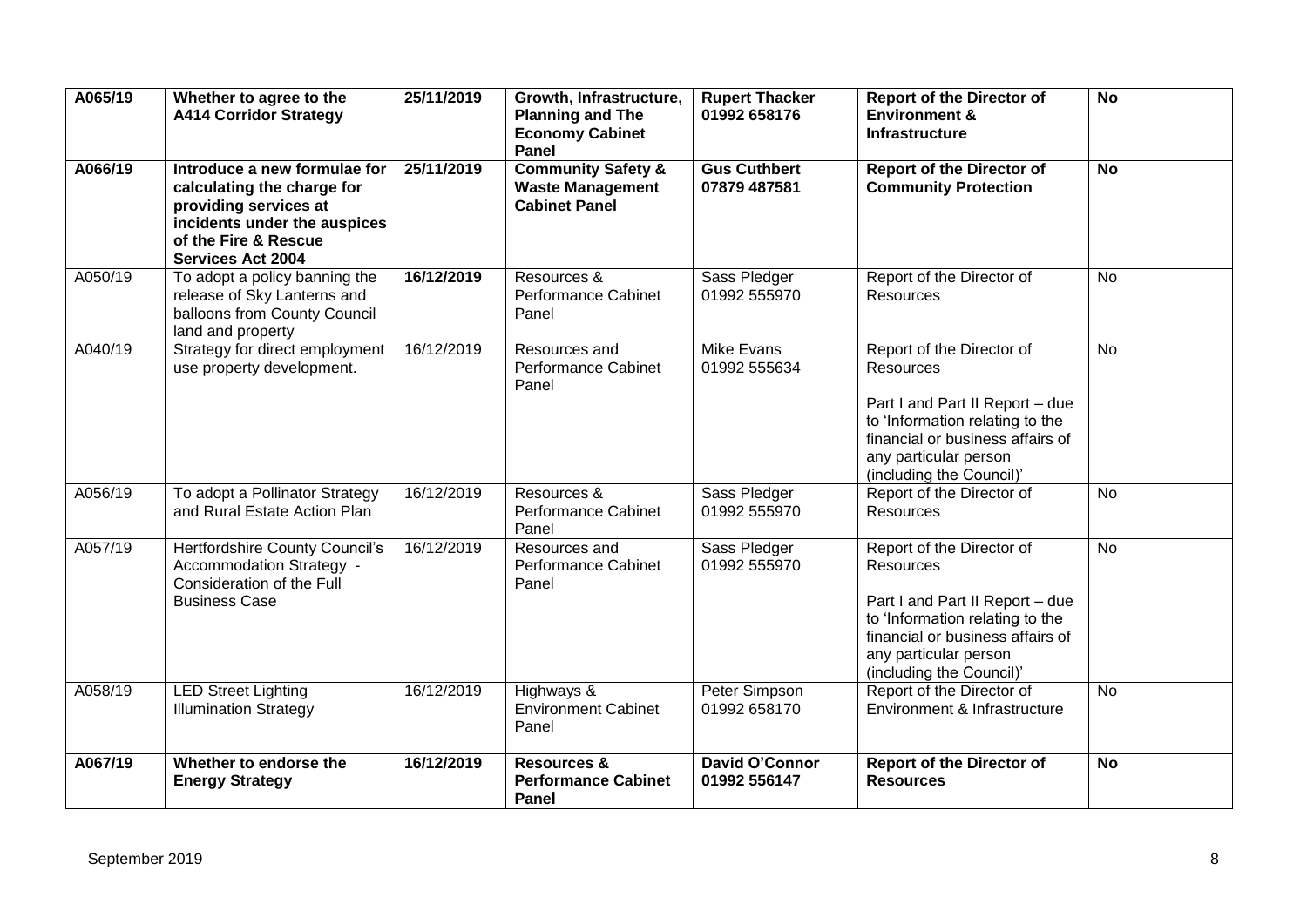| A068/19 | <b>Q2 Finance Budget Monitor</b>                                                 | 16/12/2019 | <b>Resources and</b><br><b>Performance Cabinet</b><br>Panel                           | <b>Ben Jav</b><br>01992 556257          | <b>Report of the Director of</b><br><b>Resources</b>                                  | No |
|---------|----------------------------------------------------------------------------------|------------|---------------------------------------------------------------------------------------|-----------------------------------------|---------------------------------------------------------------------------------------|----|
| A069/19 | <b>Adoption of the Developer</b><br><b>Infrastructure Contributions</b><br>Guide | 16/12/2019 | Growth, Infrastructure,<br><b>Planning and The</b><br><b>Economy Cabinet</b><br>Panel | <b>Sarah McLaughlin</b><br>01992 588110 | <b>Report of the Director of</b><br><b>Environment &amp;</b><br><b>Infrastructure</b> | No |

**Membership of Cabinet:** 

| <b>Richard Roberts</b> | <b>Adult Care &amp; Health</b>                             | <b>Phil Bibby</b>     | <b>Highways &amp; Environment</b>     |
|------------------------|------------------------------------------------------------|-----------------------|---------------------------------------|
| <b>Teresa Heritage</b> | <b>Children, Young People and Families</b>                 | <b>David Williams</b> | <b>Leader of the Council</b>          |
| <b>Terry Hone</b>      | <b>Community Safety &amp; Waste Management</b>             | <b>Tim Hutchings</b>  | <b>Public Health &amp; Prevention</b> |
| <b>Terry Douris</b>    | <b>Education, Libraries &amp; Localism</b>                 | <b>Ralph Sangster</b> | <b>Resources &amp; Performance</b>    |
| <b>Derrick Ashley</b>  | Growth, Infrastructure, Planning and The<br><b>Economy</b> |                       |                                       |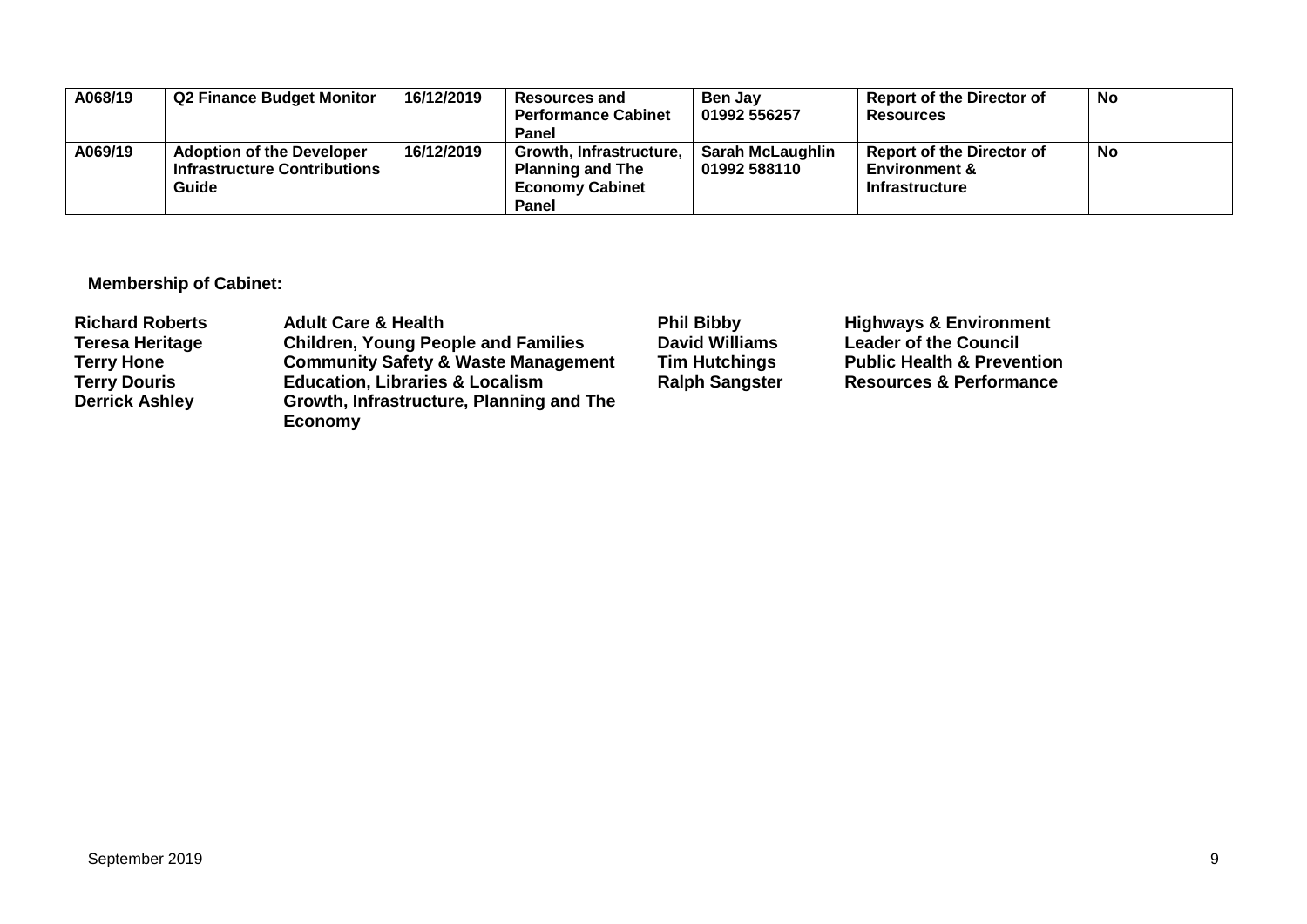**PART B: DECISIONS BY CHIEF OFFICERS Note: New items and amendments are shown in bold.** 

|         | <b>Issue for</b><br><b>Decision</b>                                                                                                                                                                                   | Name and Title of<br><b>Decision Maker</b>                                | Date, or<br>period<br>within<br>which,<br>decision to<br>be made | <b>Cabinet Panels to be</b><br>consulted | Officer contact for<br>this matter | Documents to be<br>considered <sup>§§</sup> | <b>Exempt from the</b><br><b>Council's Call-In</b><br><b>Procedures</b><br>Yes / No |
|---------|-----------------------------------------------------------------------------------------------------------------------------------------------------------------------------------------------------------------------|---------------------------------------------------------------------------|------------------------------------------------------------------|------------------------------------------|------------------------------------|---------------------------------------------|-------------------------------------------------------------------------------------|
| B001/19 | <b>Traffic Regulation</b><br>Orders - various<br>(see attached<br><b>Schedule</b><br>Appendix 1)                                                                                                                      | Mark Kemp<br><b>Director Environment</b><br>and Infrastructure            | During the<br>period of this<br>Forward Plan                     |                                          | <b>Mark Kemp</b><br>01992 555206   | Reports from Lead<br><b>Officers</b>        | <b>No</b>                                                                           |
| B104/17 | New contract for<br>the Provision of a<br>Two bed<br>Emergency<br>Therapeutic<br>residential unit for<br>Children and<br>Young People<br>aged 11-16 with<br>Challenging and<br><b>Complex Needs</b><br>(Hudnall Park) | Marion Ingram<br><b>Operations Director</b><br><b>Specialist Services</b> | <b>October</b><br>2019 (was<br><b>August</b><br>2019)            |                                          | Lynn Knowles<br>07740 918847       | See Note 2 below                            | <b>No</b>                                                                           |
| B102/18 | Procurement for<br>the provision of<br>an Enterprise<br>Resource<br>Planning (ERP)<br><b>System for Herts</b><br>FullStop: Award<br>of contract                                                                       | Glenn Facey<br><b>Head of Herts</b><br>FullStop                           | October<br>2019 (was<br><b>July 2019)</b>                        |                                          | Glenn Facey<br>01707 292364        | See Note 2 below                            | No                                                                                  |
| B109/18 | HCC1810703-<br><b>Property Works</b><br>Framework                                                                                                                                                                     | Sass Pledger<br><b>Assistant Director -</b><br>Property                   | November<br>2019                                                 |                                          | Michael Ramshaw<br>01992 588778    | See Note 2 below                            | <b>No</b>                                                                           |

<sup>&</sup>lt;sup>§§</sup> The address from which, subject to any prohibition or restriction on their disclosure, copies of, or extracts from, any document listed is available is County Hall, Pegs Lane, Hertford, SG13 8DE. Other documents relevant to these matters may be submitted to the decision maker. To request details of such documents (if any) as they become available contact Deborah Jeffery, Assistant Manager, Democratic Services by email (deborah.jeffery@hertfordshire.gov.uk) or phone (01992 555563).

-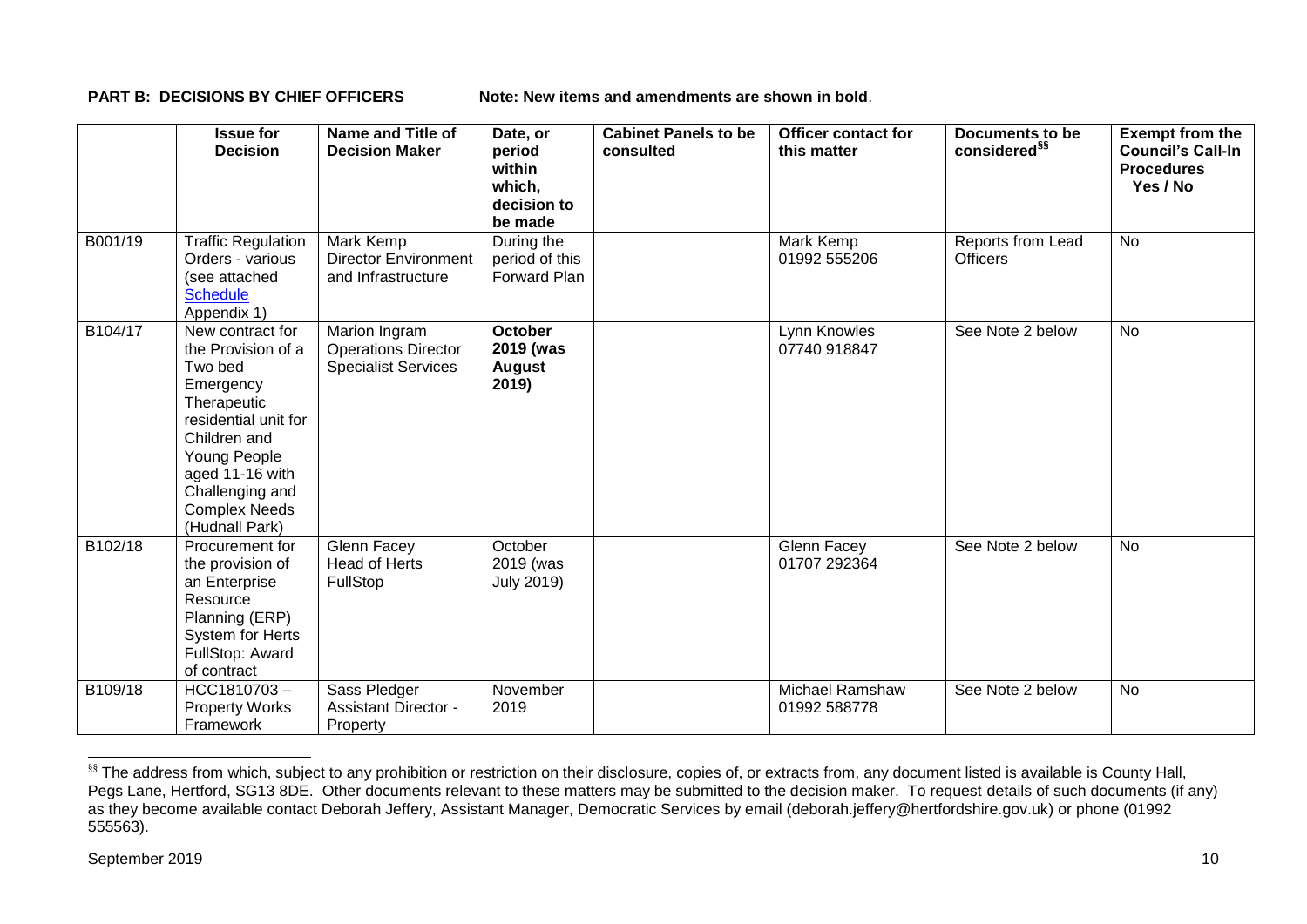| B110/18 | HCC1810704-<br>Property<br>Consultancy<br>Framework                                                                                                                                                   | Sass Pledger<br><b>Assistant Director -</b><br>Property        | <b>October</b><br>2019 (was<br><b>September</b><br>2019) | Michael Ramshaw<br>01992 588778     | See Note 2 below         | No        |
|---------|-------------------------------------------------------------------------------------------------------------------------------------------------------------------------------------------------------|----------------------------------------------------------------|----------------------------------------------------------|-------------------------------------|--------------------------|-----------|
| B010/19 | Award of<br>Flexicare<br>contracts                                                                                                                                                                    | lain MacBeath<br><b>Director Adult Care</b><br><b>Services</b> | November<br>2019 (was<br>September<br>2019)              | Daisy Sanghera<br>01438 843391      | See Note 2 below         | <b>No</b> |
| B030/19 | Award of<br>Framework<br>Contract for 16+<br>Accommodation &<br>Support                                                                                                                               | Jenny Coles Director<br>of Children's<br>Services              | <b>September</b><br>2019 (was<br><b>August</b><br>2019)  | Lynn Knowles<br>07740 918847        | See Note 2 below         | <b>No</b> |
| B032/19 | HCC1306529<br>To extend the<br>property<br>management<br>contract for the<br>daily<br>management of<br>96 Shenley Road<br>comprising<br>various<br>Hertfordshire<br><b>County Council</b><br>services | Sass Pledger<br>Assistant Director,<br>Property                | <b>October</b><br>2019 (was<br><b>September</b><br>2019) | <b>Tyrone Frost</b><br>01992 556280 | See Note 4 below         | <b>No</b> |
| B036/19 | Framework<br>agreement for the<br>supply of cleaning<br>chemicals, soaps<br>and sanitisers in<br>conjunction with<br>Hampshire<br>County Council -<br>Award of contract                               | Glenn Facey<br>Head of Herts<br>FullStop                       | September<br>2019                                        | Matthew Indge<br>01707 281557       | See Notes 2 & 3<br>below | No        |
| B038/19 | <b>Contract Award</b><br>for construction of<br>the New River<br>Bridge, Essex<br>Road, Hoddesdon                                                                                                     | Mark Kemp<br><b>Director Environment</b><br>and Infrastructure | September<br>2019 (was<br><b>July 2019)</b>              | David Burt<br>01992 658177          | See Note 2 below         | No        |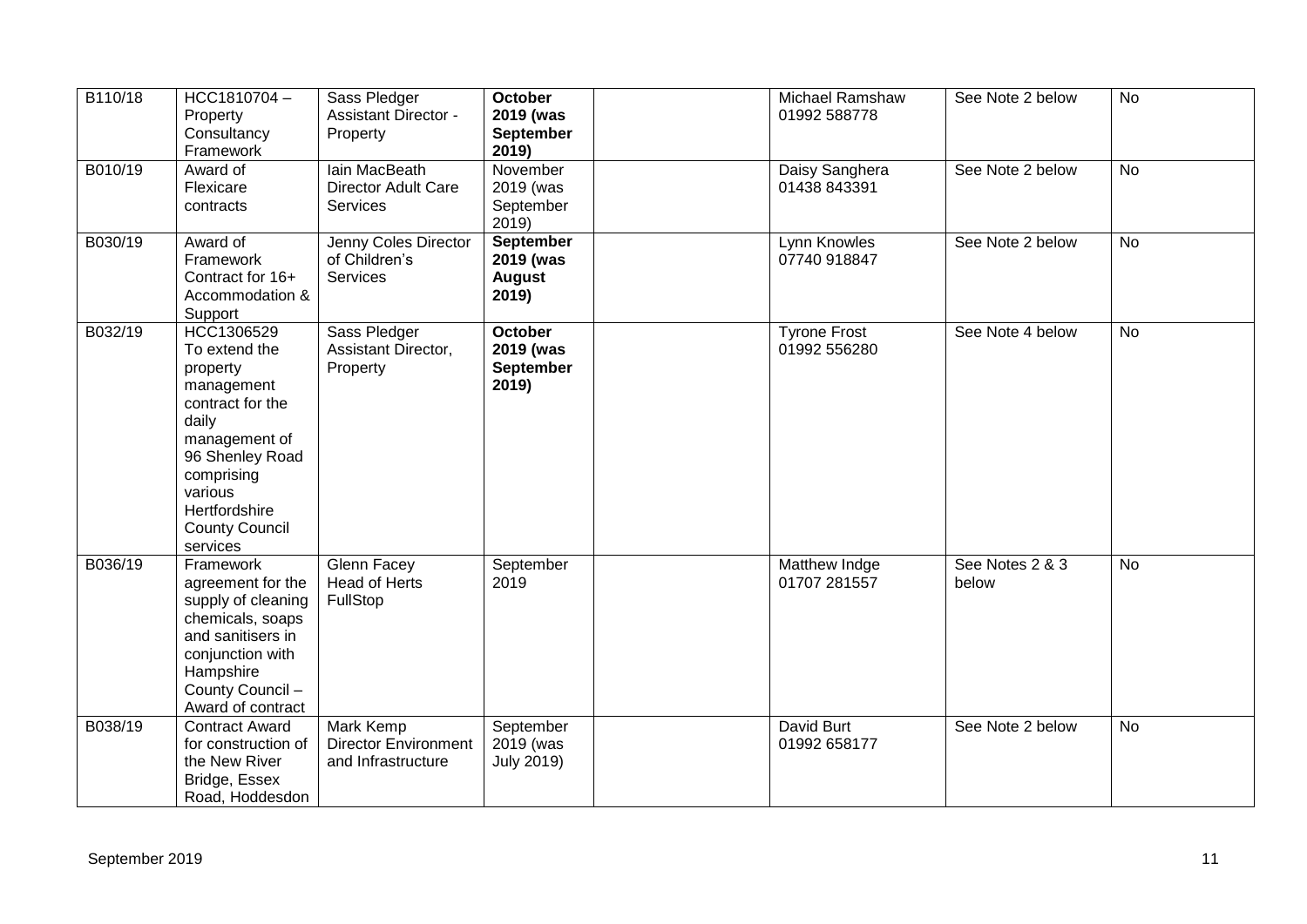| B040/19 | Aldwyck Homes-<br>works on<br>supported living<br>accommodation in<br>conjunction with<br>compartmentalisa<br>tion - Award of<br>contract                 | Sass Pledger<br>Assistant Director,<br>Property                                           | <b>October</b><br>2019 (was<br><b>September</b><br>2019) | Michael Cunningham<br>07970 193615  | See Note 2 below | <b>No</b> |
|---------|-----------------------------------------------------------------------------------------------------------------------------------------------------------|-------------------------------------------------------------------------------------------|----------------------------------------------------------|-------------------------------------|------------------|-----------|
| B043/19 | Framework for the<br>provision of<br>collection and<br>disposal of clinical<br>waste, offensive<br>waste and small<br>animal remains                      | Simon Aries<br>Assistant Director,<br>Transport, Waste<br>and Environmental<br>Management | September<br>2019                                        | <b>Matthew King</b><br>01992 556207 | Report           | <b>No</b> |
| B044/19 | Whether to<br>Commission the<br>provision of the<br>assessment and<br>eligibility aspect<br>of the Warmer<br>Homes scheme<br>from an external<br>supplier | Jim McManus<br>Director of Public<br>Health                                               | September<br>2019 (was<br><b>August</b><br>2019)         | <b>Brian Gale</b><br>01438 843537   | Report           | No        |
| B045/19 | HCC1911437-<br>Batch 48 - To<br>procure a provider<br>for supply of Gas<br>& Electricity to<br>Hertfordshire<br><b>County Council</b><br>sites            | Sass Pledger<br><b>Assistant Director</b><br>Property                                     | <b>December</b><br>2019 (was<br><b>October</b><br>2019)  | David O'Connor<br>01992 556147      | See note 2 below | <b>No</b> |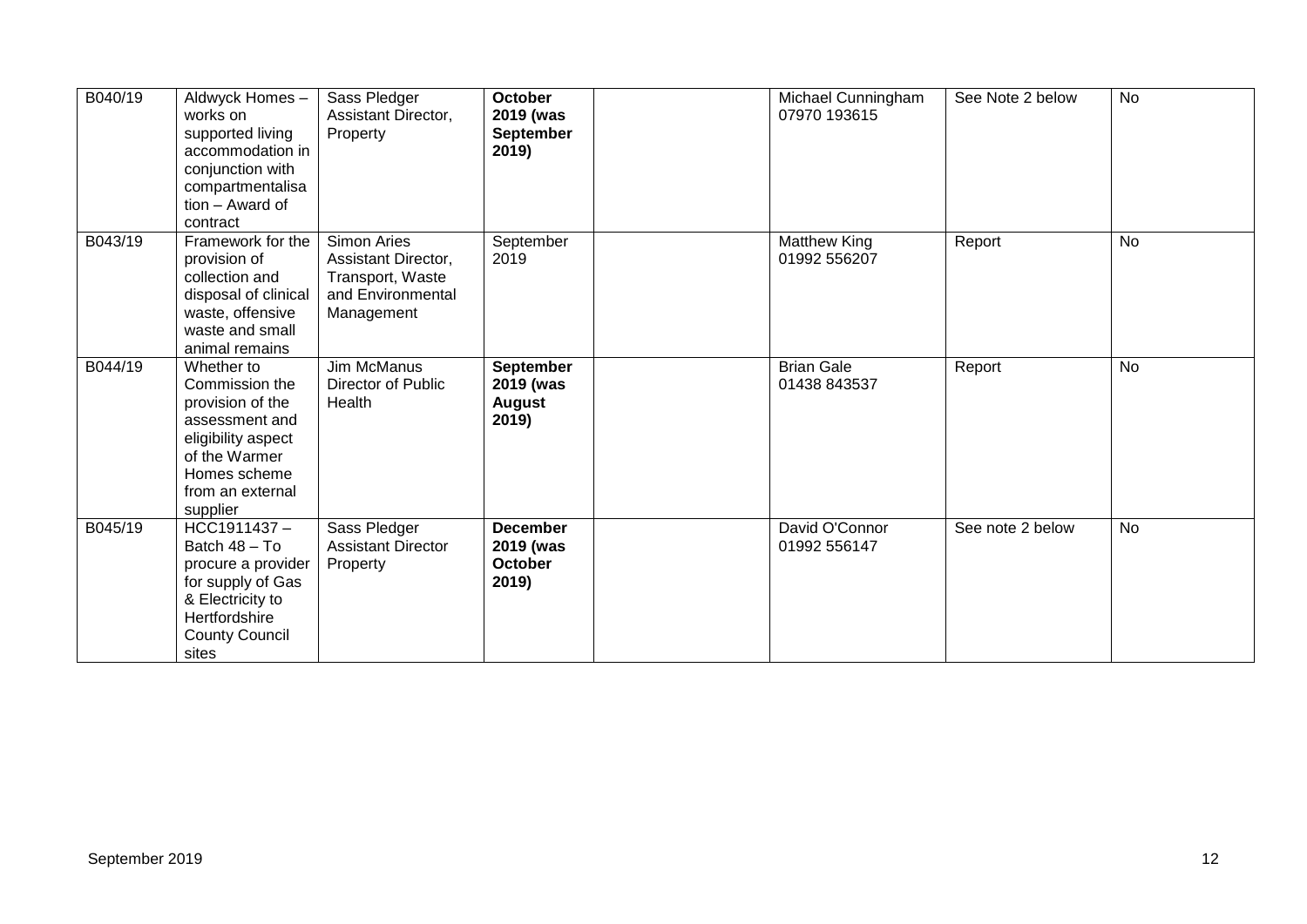| B046/19 | HCC1911438<br>Batch 48 - Cluster<br>1 - Batchwood<br>school, St Albans<br>and Two Waters<br>Primary School,<br>Hemel<br>Hempstead-<br><b>Mechanical works</b><br>(Inc. Boiler<br>replacements) | Sass Pledger<br><b>Assistant Director</b><br>Property | <b>October</b><br>2019 (was<br><b>September</b><br>2019) | Jackie Aldridge<br>01992 588138 | See note 2 below | <b>No</b> |
|---------|------------------------------------------------------------------------------------------------------------------------------------------------------------------------------------------------|-------------------------------------------------------|----------------------------------------------------------|---------------------------------|------------------|-----------|
| B047/19 | HCC1911439<br>Batch 48 - Cluster<br>2 - Shenley<br><b>Primary School</b><br>and Skyswood<br>School, St Albans<br>- Mechanical<br>works (Inc. Boiler<br>replacements)                           | Sass Pledger<br><b>Assistant Director</b><br>Property | October<br>2019 (was<br><b>September</b><br>2019)        | Jackie Aldridge<br>01992 588138 | See note 2 below | <b>No</b> |
| B048/19 | HCC1911440<br>Batch 48 - Cluster<br>3 - Dundale<br>Primary and<br>Nursery School,<br>Tring $-$<br>Mechanical works<br>(Inc. Boiler<br>replacements)                                            | Sass Pledger<br><b>Assistant Director</b><br>Property | October<br>2019 (was<br><b>September</b><br>2019)        | Jackie Aldridge<br>01992 588138 | See note 2 below | <b>No</b> |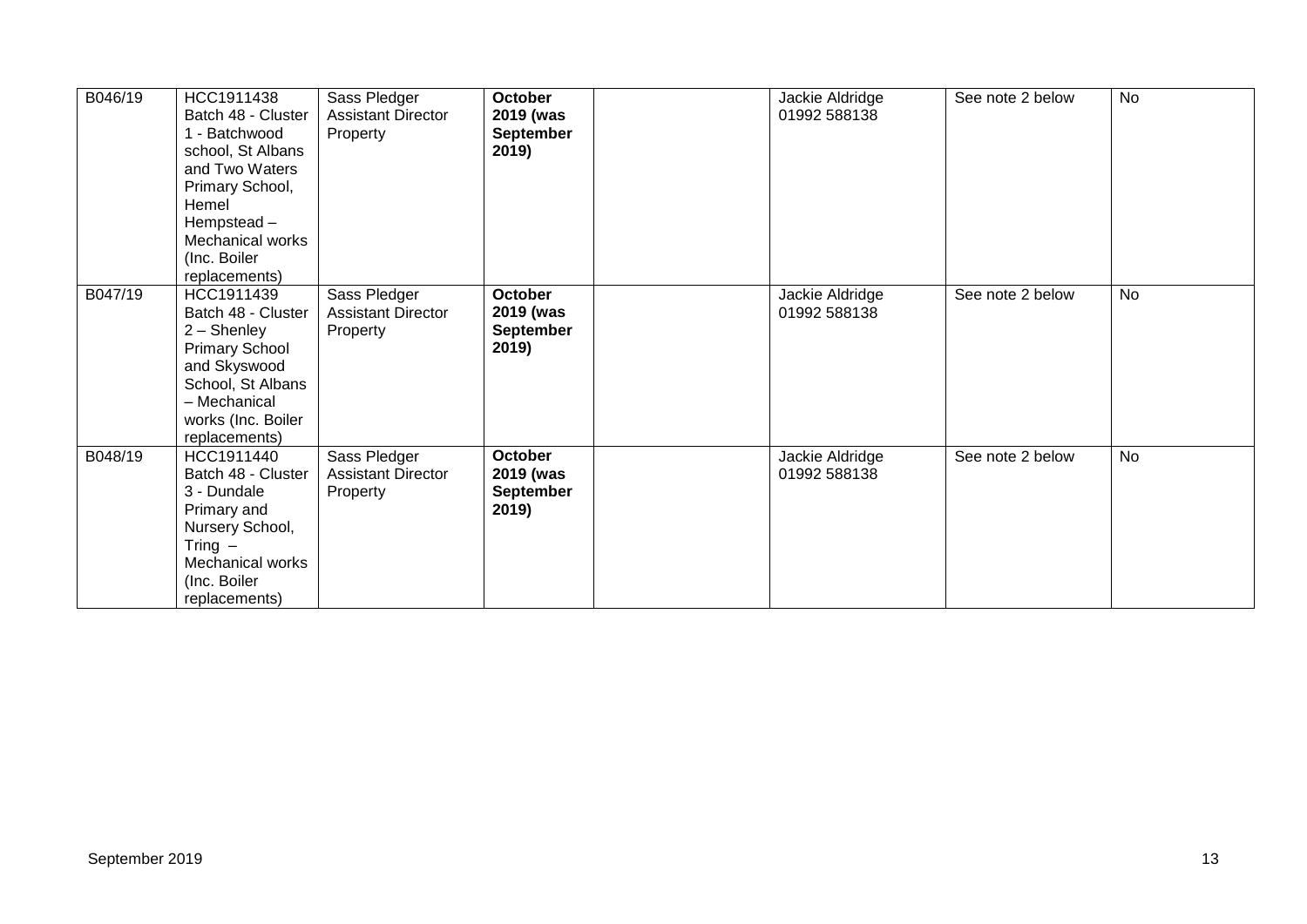| B049/19 | HCC1911454 -<br>Batch 46 - Cluster<br>$1 -$ Roofing<br>Works - Little<br>Munden C of E<br><b>VC Primary</b><br>School Block 12<br>Grade II Listed.<br><b>Fairlands Primary</b><br>School,<br><b>Cheshunt. Rivers</b><br>Extended<br>(Education<br>Support Centre)<br>(Key Stage 4),<br>Hoddesdon. St<br>Mary's C of E<br>Junior School,<br>Ware. | Sass Pledger<br><b>Assistant Director</b><br>Property | October<br>2019 (was<br><b>September</b><br>2019) | Jackie Aldridge<br>01992 588138 | See note 2 below | <b>No</b> |
|---------|--------------------------------------------------------------------------------------------------------------------------------------------------------------------------------------------------------------------------------------------------------------------------------------------------------------------------------------------------|-------------------------------------------------------|---------------------------------------------------|---------------------------------|------------------|-----------|
| B050/19 | HCC1911473<br>Batch 49 -<br>Package 2 -<br>Mechanical<br>Works -<br>Edwinstree C of E<br>Middle School,<br>Buntingford &<br>High Wych C of E<br><b>Primary School</b>                                                                                                                                                                            | Sass Pledger<br><b>Assistant Director</b><br>Property | October<br>2019 (was<br><b>September</b><br>2019) | Jackie Aldridge<br>01992 588138 | See note 2 below | <b>No</b> |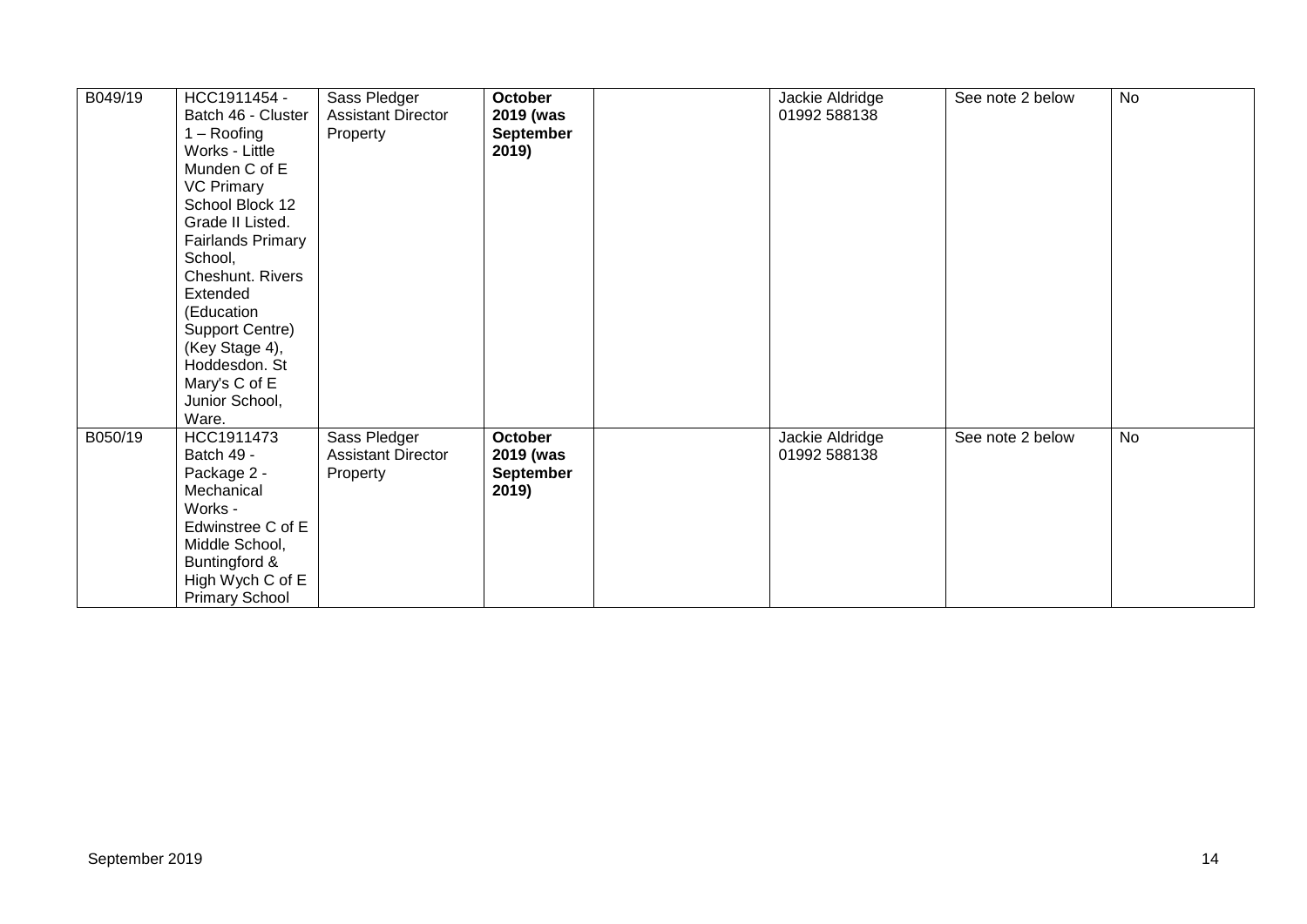| B051/19 | HCC1911455 -<br>Batch 46 - Cluster<br>$2 -$ Roofing<br>Works -<br>Cassiobury Infant<br>School, Watford.<br>Parkside<br>Community<br>Primary School,<br>Borehamwood.<br>Roman Fields<br><b>Pupil Referral</b><br>Units, Hemel<br>Hempstead -<br>Blocks 11 & 18,<br><b>Shenley Primary</b><br>school, Shenley | Sass Pledger<br><b>Assistant Director</b><br>Property                           | <b>October</b><br>2019 (was<br>September<br>2019)        | Jackie Aldridge<br>01992 588138       | See note 2 below | <b>No</b> |
|---------|-------------------------------------------------------------------------------------------------------------------------------------------------------------------------------------------------------------------------------------------------------------------------------------------------------------|---------------------------------------------------------------------------------|----------------------------------------------------------|---------------------------------------|------------------|-----------|
| B053/19 | Approval to the<br>sale of 45A<br>Grange Road,<br><b>Bishops Stortford</b><br>and land<br>adjoining                                                                                                                                                                                                         | <b>Emily White</b><br>Head of Strategic<br><b>Asset Management</b><br>& Estates | September<br>2019 (was<br><b>August</b><br>2019)         | <b>Andrew Edwards</b><br>01992 556007 | Report           | <b>No</b> |
| B054/19 | Wormley Site -<br>Provision of a<br>new Nursing<br>Home - award of<br>contract                                                                                                                                                                                                                              | Sass Pledger<br><b>Assistant Director</b><br>Property                           | <b>October</b><br>2019 (was<br><b>September</b><br>2019) | Jackie Aldridge<br>01992 588138       | See Note 2 below | <b>No</b> |
| B055/19 | Appointment of<br>Hertfordshire<br><b>County Council</b><br>Director of HfL<br>(Herts for<br>Learning)                                                                                                                                                                                                      | Scott Crudgington<br>Director of<br><b>Resources</b>                            | <b>September</b><br>2019 (was<br>August 2019             | Simon Newland<br>01992 555738         | Report           | <b>No</b> |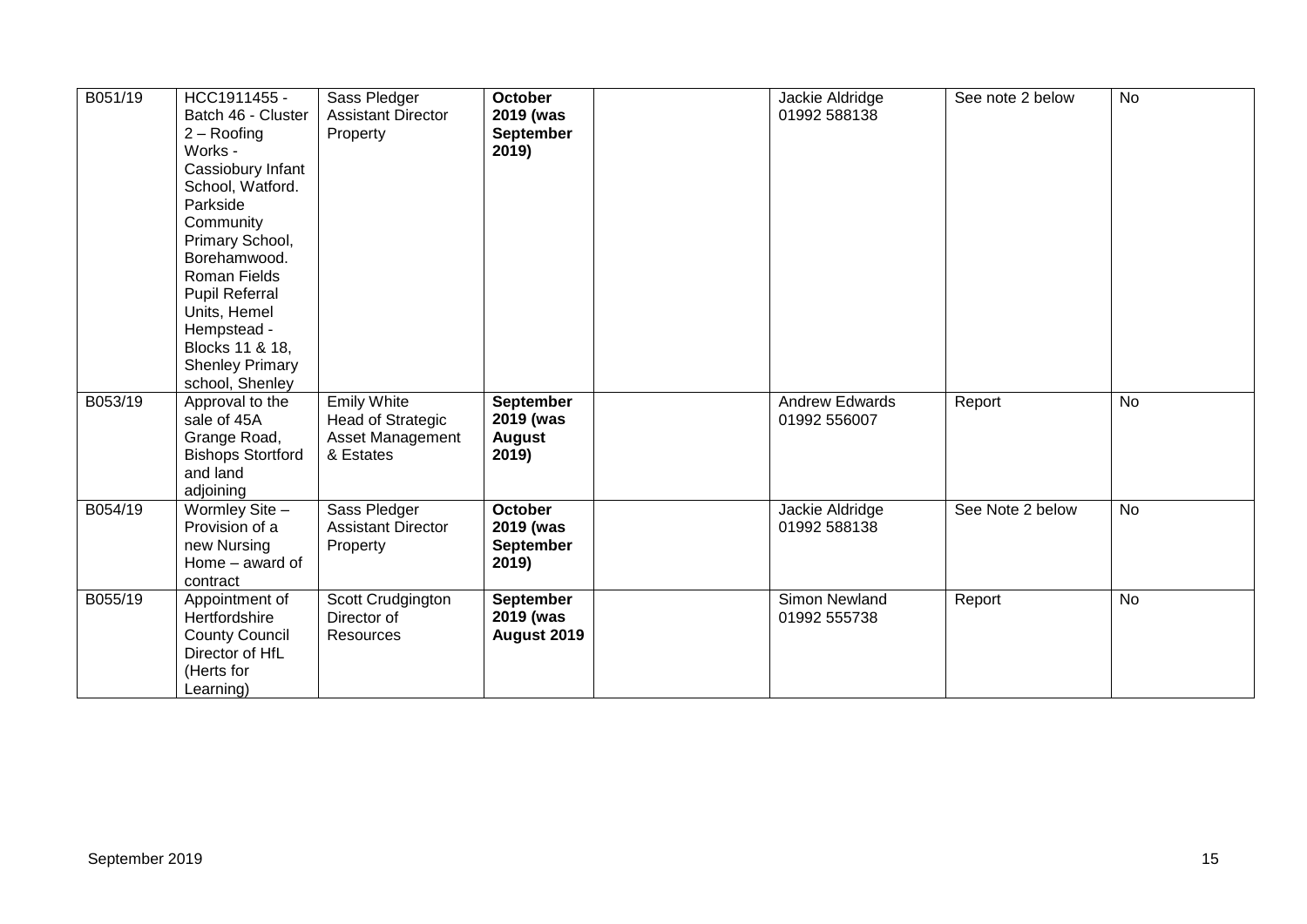| B056/19 | To establish a<br>dynamic<br>purchasing<br>system for the<br>provision of local<br>bus and school<br>coach contracts<br>transport services<br>from 1st January<br>2020 for the<br>duration of five<br>years | Simon Aries<br>Assistant Director,<br>Transport, Waste<br>and Environmental<br>Management | November<br>2019                                        | <b>Trudie German</b><br>01992 588640 | Report           | <b>No</b>      |
|---------|-------------------------------------------------------------------------------------------------------------------------------------------------------------------------------------------------------------|-------------------------------------------------------------------------------------------|---------------------------------------------------------|--------------------------------------|------------------|----------------|
| B058/19 | Agreement to<br>continue to act as<br>host authority for<br>the Hertfordshire<br><b>Shared Anti-</b><br><b>Fraud Service</b>                                                                                | <b>Terry Barnett</b><br>Head of Assurance<br>Services                                     | <b>September</b><br>2019 (was<br><b>August</b><br>2019) | Nick Jennings<br>01438 844705        | Report           | No             |
| B059/19 | HCC1608656 -<br>Potential<br>extension to the<br>Highways<br><b>Structures</b><br>Framework                                                                                                                 | <b>Mark Kemp</b><br><b>Director Environment</b><br>and Infrastructure                     | <b>September</b><br>2019 (was<br><b>August</b><br>2019) | Steve Johnson<br>01992 658126        | See Note 4 below | $\overline{N}$ |
| B061/19 | To approve the<br>Revised<br>Discretionary<br><b>Disabled Facilities</b><br>Grants Policy &<br><b>Charging Policy</b>                                                                                       | lain MacBeath<br>Director of Adult<br><b>Care Services</b>                                | Not before<br>5 <sup>th</sup><br>September<br>2019      | Michelle Abraham<br>01992 588124     | Report           | No             |
| B062/19 | Commissioning<br>plan for voluntary<br>sector contracts<br>for user<br>representation,<br>acquired brain<br>injury, crisis<br>intervention,<br>befriending and<br>daytime activities                        | lain MacBeath<br>Director of Adult<br><b>Care Services</b>                                | Not before<br>5 <sup>th</sup><br>September<br>2019      | <b>Ted Maddex</b><br>01992 843574    | Report           | $\overline{N}$ |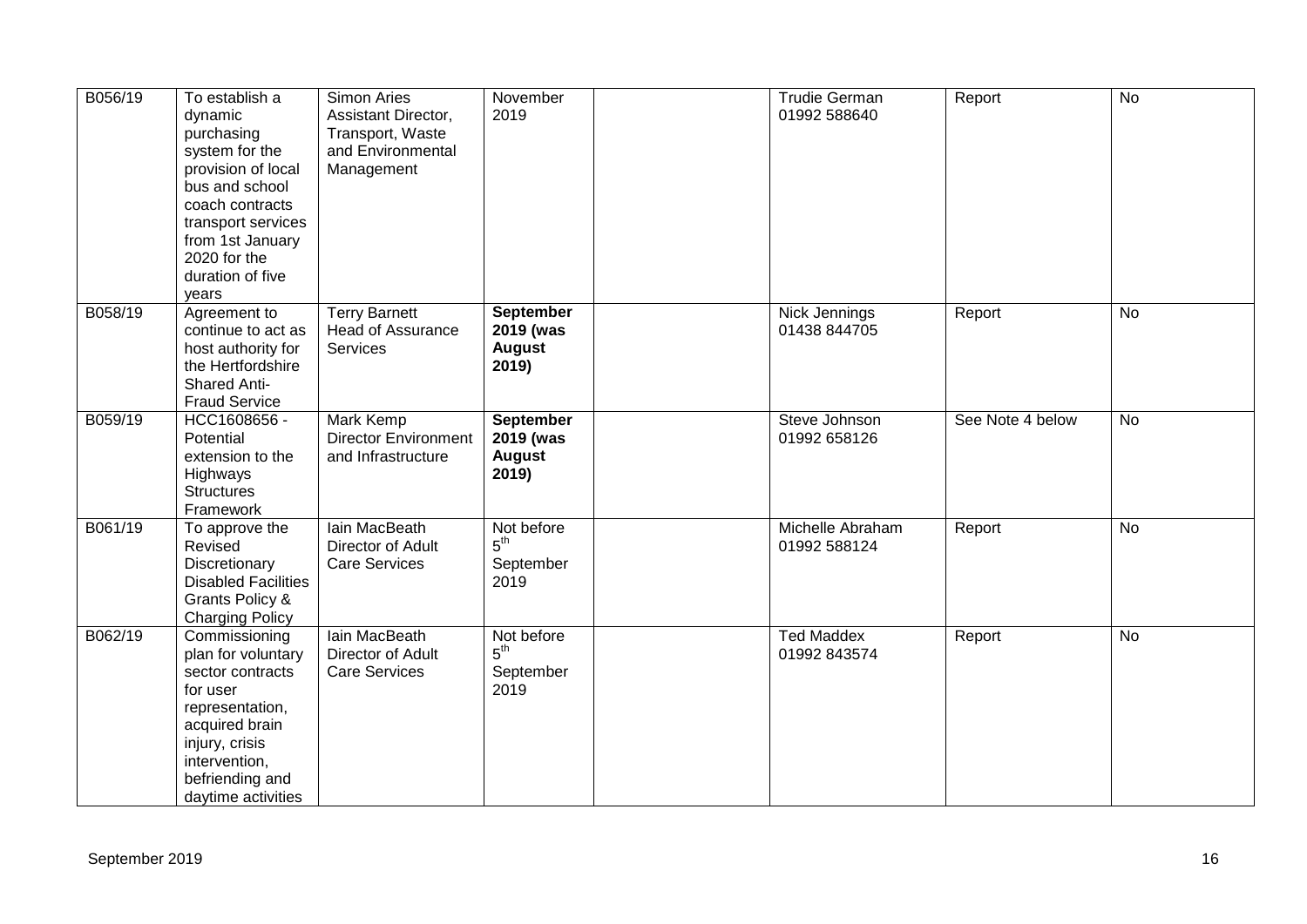| B063/19 | HCC1911647 -<br>Roofing Works -<br>Royston Fire &<br>Ambulance<br>Station,<br>Cranbourne<br>Centre, Potters<br>Bar, Cranbourne<br>Library, Potters<br>Bar                 | Sass Pledger<br><b>Assistant Director</b><br>Property      | <b>October</b><br>2019 (was<br>September<br>2019)  | Jackie Aldridge<br>01992 588138       | See Note 2 below | <b>No</b>      |
|---------|---------------------------------------------------------------------------------------------------------------------------------------------------------------------------|------------------------------------------------------------|----------------------------------------------------|---------------------------------------|------------------|----------------|
| B064/19 | Introduce a new<br>formulae for<br>calculating the<br>charge for<br>providing services<br>at incidents under<br>the auspices of<br>the Fire & Rescue<br>Services Act 2004 | Darryl Keen Director<br>of Community<br>Protection         | Not before<br>$5^{\text{th}}$<br>September<br>2019 | <b>Gus Cuthbert</b><br>07879 487581   | Report           | <b>No</b>      |
| B065/19 | Award of<br>Flexicare scheme<br>Mary Barfield to<br>Herts at Home<br>starting on 1 April<br>2020                                                                          | lain MacBeath<br>Director of Adult<br><b>Care Services</b> | Not before<br>$5^{\text{th}}$<br>September<br>2019 | Daisy Sanghera<br>01438 843391        | See Note 2 below | $\overline{N}$ |
| B066/19 | Grounds<br>Maintenance<br>tender for various<br>schools in Potters<br>Bar,<br>Borehamwood,<br>Radlett, Bushey<br>and Watford:<br>Award of contract                        | <b>Glenn Facey</b><br><b>Head of Herts</b><br>FullStop     | October<br>2019                                    | Paul Bishop<br>01707 292384           | See Note 2 below | <b>No</b>      |
| B067/19 | Open market<br>sale: 74 Station<br>Road and Land<br>adjoining, Steeple<br>Morden                                                                                          | Sass Pledger<br><b>Assistant Director</b><br>Property      | October<br>2019                                    | <b>Andrew Edwards</b><br>01992 556007 | Report           | <b>No</b>      |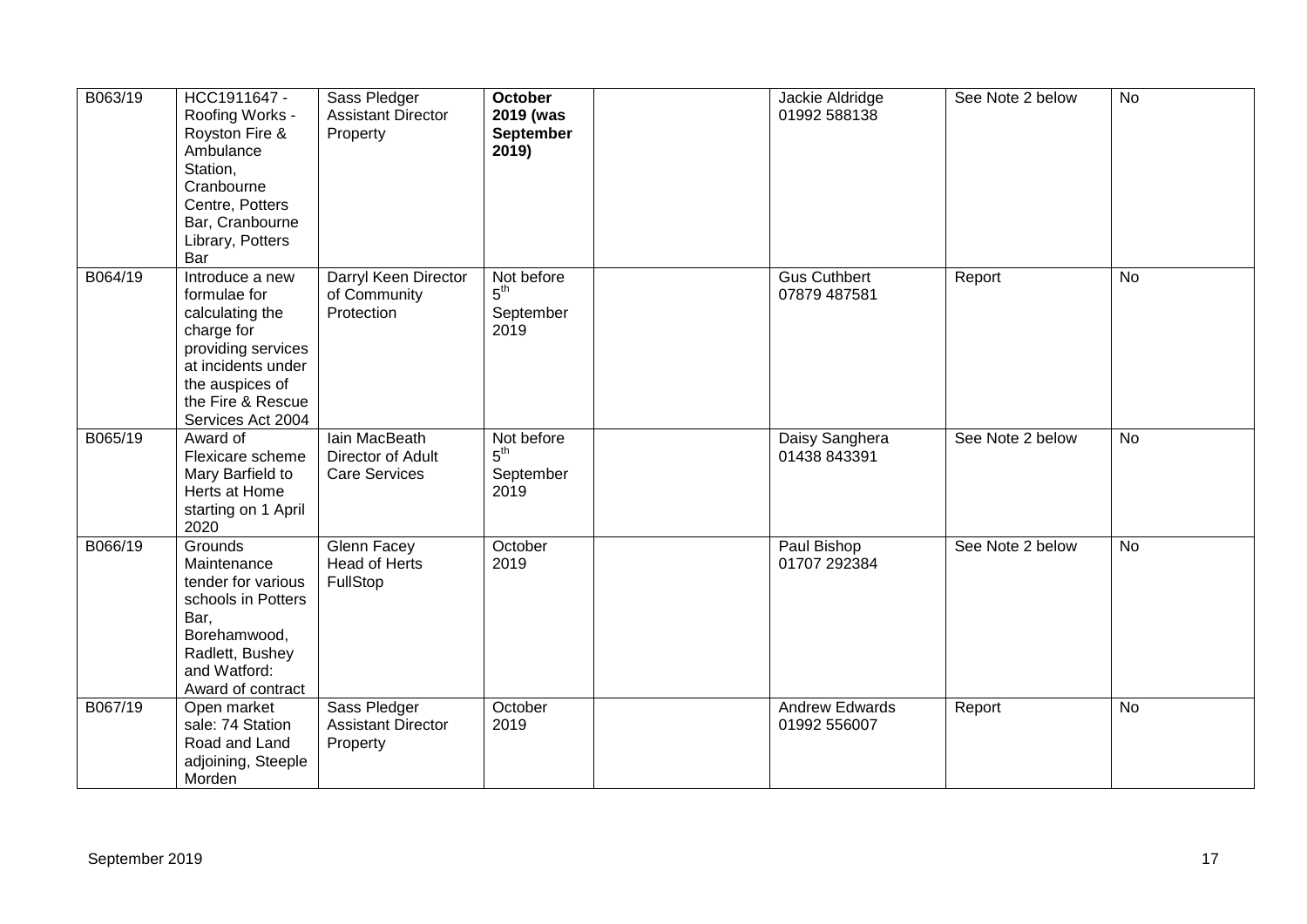| B069/19 | Commissioning a<br>County-wide<br>digitally enabled<br>assistive<br>technology<br>service.                                  | Iain MacBeath<br>Director of Adult<br><b>Care Services</b>                | October<br>2019                        | Helen Maneuf<br>01438 845502        | Report           | $\overline{N}$ |
|---------|-----------------------------------------------------------------------------------------------------------------------------|---------------------------------------------------------------------------|----------------------------------------|-------------------------------------|------------------|----------------|
| B070/19 | Direction of<br><b>Future Workforce</b><br>Project                                                                          | Scott Crudgington<br>Director of<br>Resources                             | November<br>2019                       | Sally Hopper<br>01992 555723        | See Note 4 below | <b>No</b>      |
| B071/19 | Award of contract<br>for the provision<br>of a two bed local<br>specialist<br>residential<br>children's home                | Marion Ingram<br><b>Operations Director</b><br><b>Specialist Services</b> | November<br>2019                       | Lynn Knowles<br>07740 918847        | See Note 2 below | <b>No</b>      |
| B072/19 | Award of contract<br>for community<br>meals service                                                                         | Chris Badger<br><b>Operations Director</b><br><b>Adult Care Services</b>  | November<br>2019                       | <b>Ted Maddex</b><br>01992 843574   | See Note 2 below | <b>No</b>      |
| B073/19 | Award of contract<br>for carers breaks                                                                                      | Chris Badger<br><b>Operations Director</b><br><b>Adult Care Services</b>  | November<br>2019                       | <b>Ted Maddex</b><br>01992 843574   | See Note 2 below | <b>No</b>      |
| B074/19 | Provision of<br>Reablement and<br>support at Home<br>- Strategic Lead<br><b>Provider Services:</b><br>Award of<br>contracts | Iain MacBeath<br>Director of Adult<br><b>Care Services</b>                | November<br>2019                       | Daisy Sanghera<br>01438 843391      | See Note 2 below | <b>No</b>      |
| B075/19 | <b>Retender Mobile</b><br>Phone and<br>associated<br>technologies and<br>services contract                                  | Scott Crudgington<br>Director of<br><b>Resources</b>                      | December<br>2019                       | Dave Mansfield<br>01992 555331      | See Note 2 below | <b>No</b>      |
| B076/19 | Award of contract<br>for the care<br>operator of<br><b>Wormley Care</b><br>Home                                             | lain MacBeath<br>Director of Adult<br><b>Care Services</b>                | Not before<br>6th<br>September<br>2019 | <b>Helen Maneuf</b><br>01438 845502 | See Note 2 below | <b>No</b>      |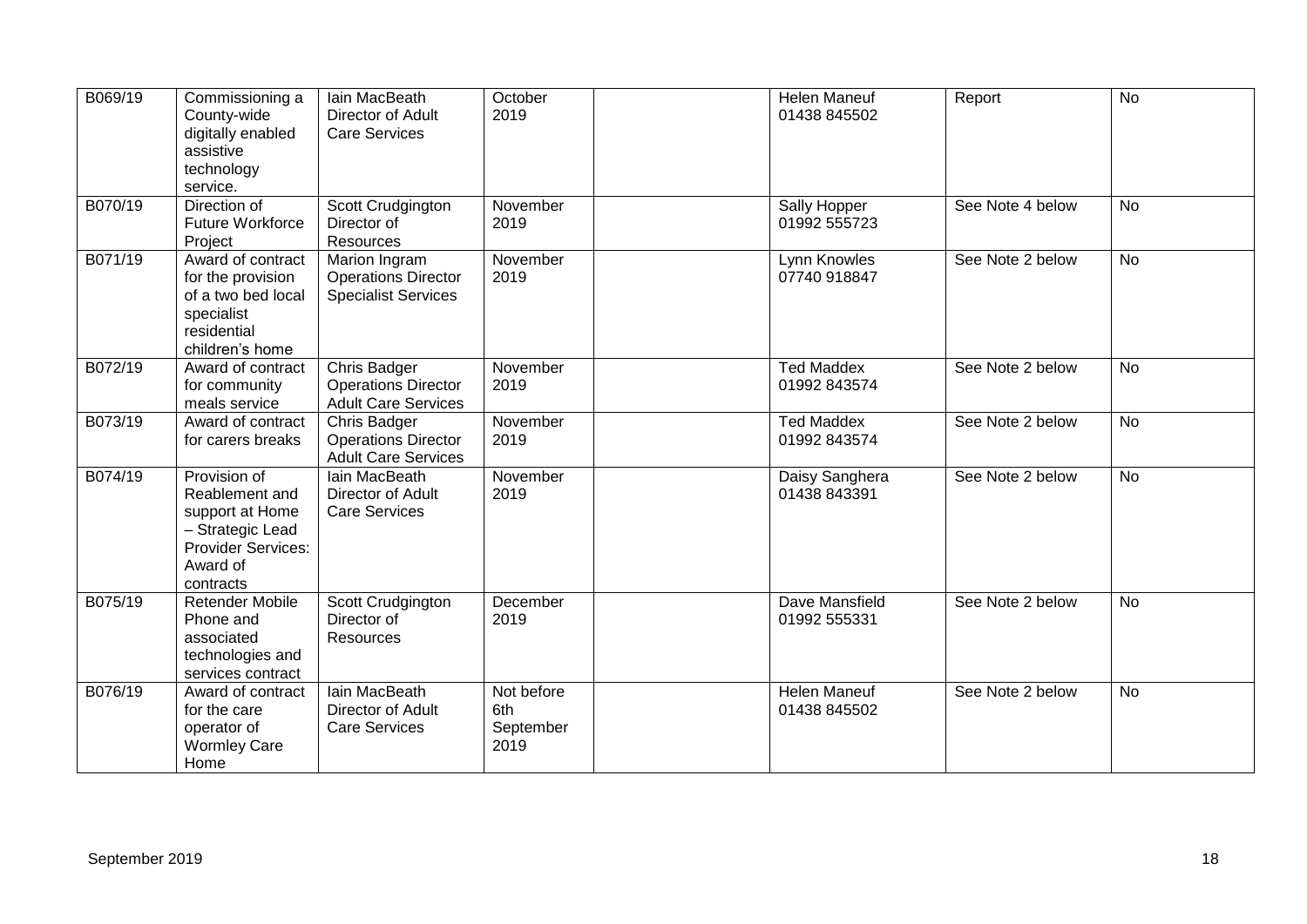| B077/19 | Agreement of<br>Terms of Loans to<br>Herts Living<br>Limited in relation<br>to projects with<br>the Joint Venture<br>(Chalkdene)                                                                                                                                                                                  | Scott Crudgington<br>Director of<br>Resources                            | Not before<br>11th<br>September<br>2019       | Jolyon Adam<br>01992 555078             | Part I and Part II<br>Report – due to<br>'Information relating<br>to the financial or<br>business affairs of<br>any particular person<br>(including the<br>Council)' | <b>No</b> |
|---------|-------------------------------------------------------------------------------------------------------------------------------------------------------------------------------------------------------------------------------------------------------------------------------------------------------------------|--------------------------------------------------------------------------|-----------------------------------------------|-----------------------------------------|----------------------------------------------------------------------------------------------------------------------------------------------------------------------|-----------|
| B078/19 | Commissioning<br>plan for support<br>to flexicare<br>schemes                                                                                                                                                                                                                                                      | <b>lain MacBeath</b><br><b>Director of Adult</b><br><b>Care Services</b> | Not before<br>5 <sup>th</sup> October<br>2019 | <b>Ted Maddex</b><br>01992 843574       | Report                                                                                                                                                               | <b>No</b> |
| B079/19 | <b>Single Tender</b><br><b>Action for award</b><br>of contract for<br>the provision of<br>Child and<br>Adolescent<br><b>Mental Health</b><br>and Challenging<br><b>Behaviour</b><br>Service for those<br>with Learning<br><b>Disabilities</b><br>and/or Autistic<br><b>Spectrum</b><br><b>Disorder</b><br>(PALMS) | <b>Jenny Coles</b><br>Director of<br><b>Children's Services</b>          | Not before<br>5 <sup>th</sup> October<br>2019 | <b>Deborah Sheppard</b><br>01438 844686 | See Note 2 below                                                                                                                                                     | <b>No</b> |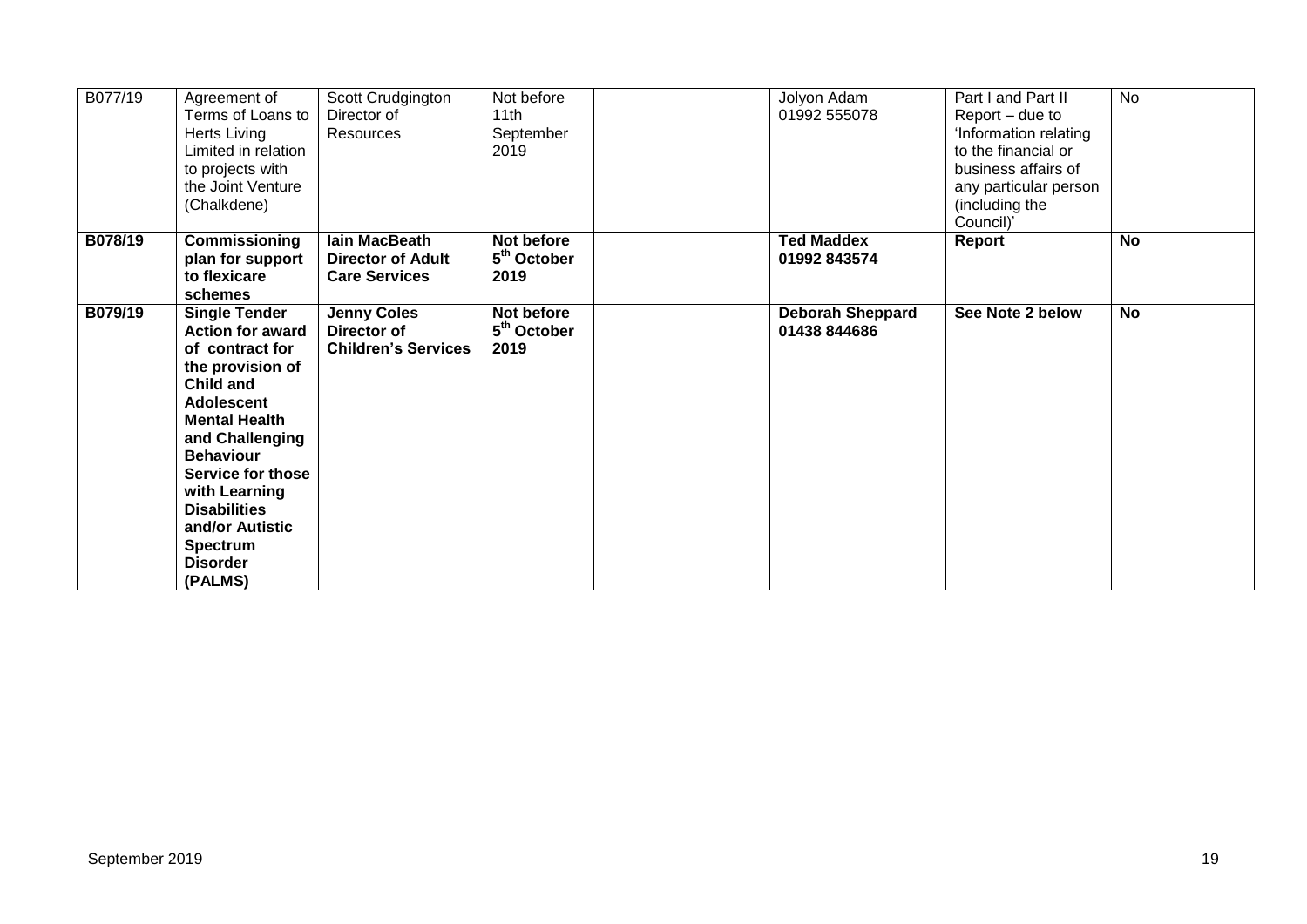| B080/19 | <b>Single Tender</b><br>action for award<br>of contract to<br>'Step2' for the<br>provision of<br>Early<br>Intervention<br>Child and<br><b>Adolescent</b><br><b>Mental Health</b><br>and Emotional<br>Wellbeing<br>Service for<br><b>Children and</b><br><b>Young People</b><br>from birth to 19<br>vears | <b>Jenny Coles</b><br>Director of<br><b>Children's Services</b>     | Not before<br>5 <sup>th</sup> October<br>2019 | <b>Deborah Sheppard</b><br>01438 844686 | See Note 2 below | <b>No</b> |
|---------|----------------------------------------------------------------------------------------------------------------------------------------------------------------------------------------------------------------------------------------------------------------------------------------------------------|---------------------------------------------------------------------|-----------------------------------------------|-----------------------------------------|------------------|-----------|
| B081/19 | <b>Direction of</b><br><b>Future</b><br><b>Workforce</b><br>Project                                                                                                                                                                                                                                      | <b>Scott Crudgington</b><br>Director of<br><b>Resources</b>         | <b>November</b><br>2019                       | <b>Sally Hopper</b><br>01992 555723     | See Note 4 below | <b>No</b> |
| B082/19 | Award of<br>contract -<br><b>Internal</b><br>refurbishment of<br><b>Metrology Lab -</b><br>relocated from<br><b>Apsley</b>                                                                                                                                                                               | <b>Sass Pledger</b><br><b>Assistant Director</b><br><b>Property</b> | <b>December</b><br>2019                       | <b>Jackie Aldridge</b><br>01992 588138  | See Note 2 below | <b>No</b> |

#### **Notes:**

- 1. CBC contract = on behalf of 17 local authority members of the Central Buying Consortium
- 2. Quality and price evaluation derived from tenderers' submissions *(which may contain exempt information and if so will not be available for public inspection)*
- 3. Collaborative contract with one or more authorities (not a CBC contract)
- 4. Part II (due to 'Information relating to the financial or business affairs of any particular person (including the Council')".

If you have any general enquiries about this Forward Plan - contact Deborah Jeffery, Assistant Manager, Democratic Services, 01992 555563 Email: [deborah.jeffery@hertfordshire.gov.uk](mailto:deborah.jeffery@hertfordshire.gov.uk) 

#### **QUENTIN BAKER, CHIEF LEGAL OFFICER**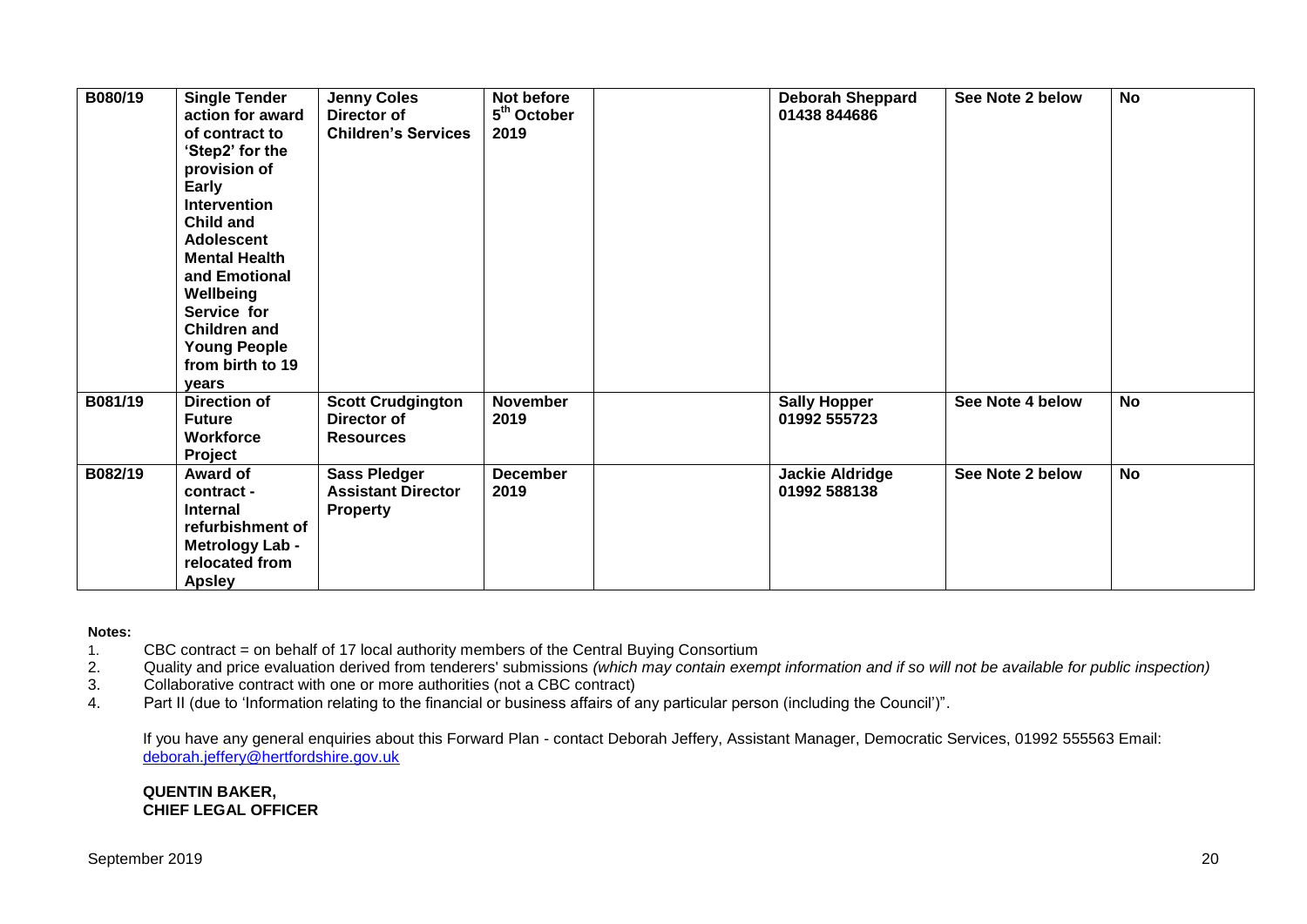

## **HERTFORDSHIRE COUNTY COUNCIL**

**FORWARD PLAN Notice of (a) key and other decisions likely to be made on behalf of the County Council by Cabinet, (b) key decisions likely to be made on behalf of the County Council by Officers and (c) decisions on Traffic Regulation Orders likely to be made by Officers on behalf of the County Council in the period 1 October 2019 – 31 January 2019**

# **Published: 4th September 2019**

[Note: Key decisions and other decisions due to be reached in September 2019 but not yet made remain listed (notice of these items was given in the Forward Plan issued on 6 August 2019)]

# **TRAFFIC REGULATION ORDERS**

## **EAST HERTS & LEA VALLEY**

#### **Broxbourne**

| Location                                        | <b>Proposed Restriction</b> |
|-------------------------------------------------|-----------------------------|
| Andrews Lane, Cheshunt                          | 30mph Speed Limit           |
| Bryanstone Road, Waltham Cross                  | <b>Waiting Restrictions</b> |
| Eleanor Cross Road, Waltham Cross               | <b>Waiting Restrictions</b> |
| Taverners Way, Hoddesdon                        | <b>Waiting Restrictions</b> |
| Hillside Crescent, Cheshunt                     | <b>Waiting Restrictions</b> |
| Blindman's Lane / Clarendon Road, Cheshunt      | <b>Waiting Restrictions</b> |
| Southmead Crescent / Marshcroft Drive, Cheshunt | <b>Waiting Restrictions</b> |
| Old Highway, Hoddesdon                          | <b>Waiting Restrictions</b> |
| Bury Green Road / Tudor Avenue, Cheshunt        | <b>Waiting Restrictions</b> |

#### **East Herts**

| Location                                         | <b>Proposed Restriction</b>                      |
|--------------------------------------------------|--------------------------------------------------|
| Various Roads, Hertford (3 areas)                | <b>Waiting Restrictions</b>                      |
| Various Roads, Puckeridge                        | 7.5 Tonne Weight Limit                           |
| <b>Hertford Town Centre</b>                      | Experimental Pedestrian Zone                     |
| A120, Cambridge Road & Old Standon Hill, Standon | One Way, Prescribed Routes, Prohibition of Turns |
| A120, High Street & Mill End, Standon            | <b>Waiting Restrictions</b>                      |
| Hartham Lane, Hertford                           | <b>Waiting Restrictions</b>                      |
| Crane Mead, Ware                                 | Waiting Restrictions, Road Humps                 |
| Various Roads, Hunsdon                           | 30mph Speed Limit                                |
| Ermine Street, Norris Way etc, Buntingford       | <b>Waiting Restriction</b>                       |
| B180 Hunsdon Road, Widford                       | 40mph Speed Limit                                |
| Various Roads, Hertford                          | <b>Waiting Restrictions</b>                      |
| Havers Lane, Bishop's Stortford                  | <b>Waiting Restrictions</b>                      |

September 2019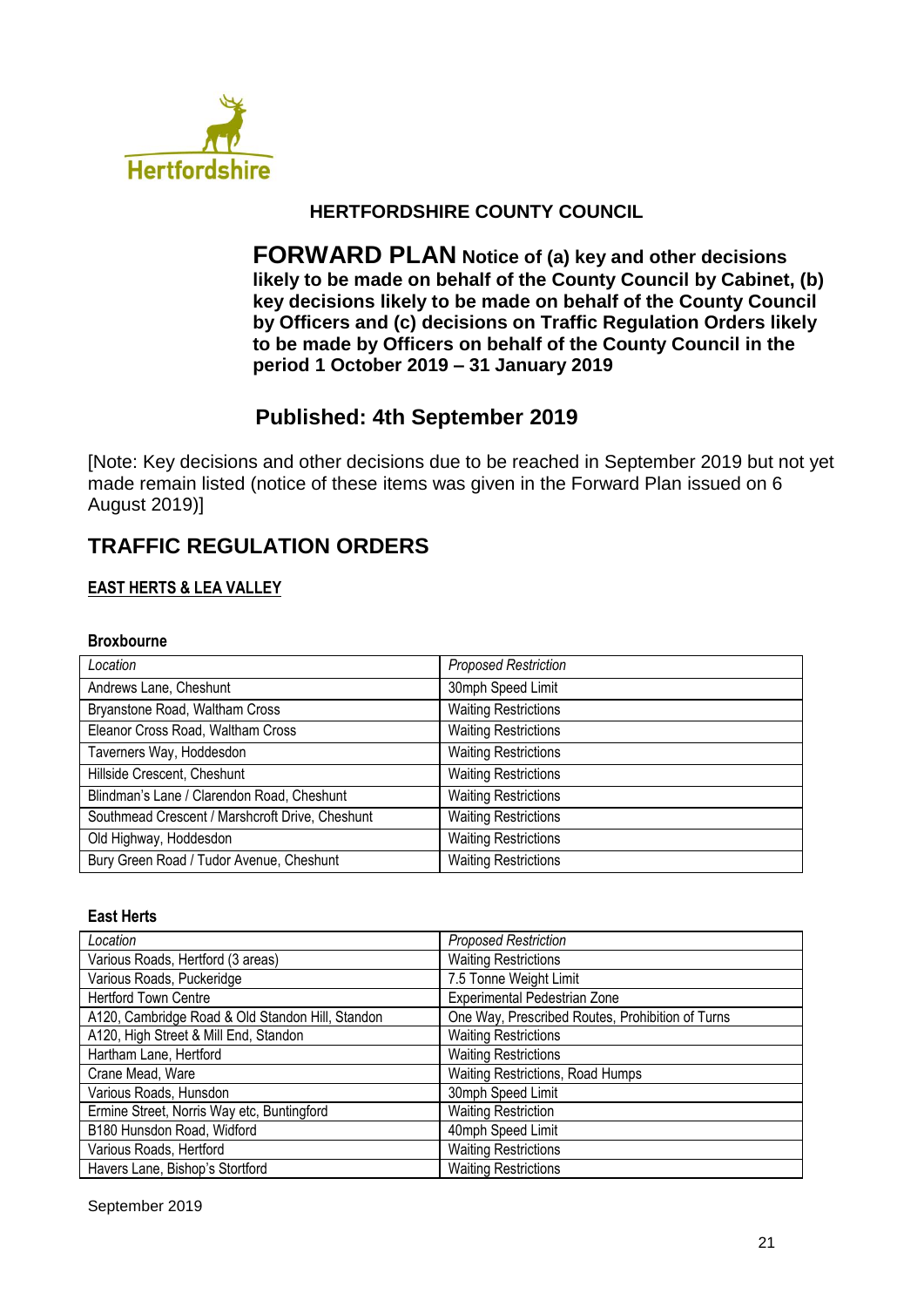| Newlands Avenue, Lovett Close etc, Bishop's Stortford | <b>Waiting Restrictions</b> |
|-------------------------------------------------------|-----------------------------|
| Kiffin Road / Kitchener Road, Bishop's Stortford      | 20mph Speed Limit           |
| Allerthrop Road, Bishop's Stortford                   | Road Humps                  |
| Various Roads, Cottered/Cromer/Ardeley                | 30mph Speed Limit           |

## **MID HERTS**

#### **Dacorum**

| Location                                             | <b>Proposed Restriction</b>                  |
|------------------------------------------------------|----------------------------------------------|
| Tringford Road, Tring                                | 30mph Speed Limit, Waiting Restrictions      |
| Sunnyhill Road/Melsted Road, Hemel Hempstead         | <b>Waiting Restrictions</b>                  |
| Bridgewater Road, Berkhamsted                        | <b>Waiting Restrictions</b>                  |
| Various Roads, Berkhamsted (2)                       | <b>Waiting Restrictions</b>                  |
| Various Roads, Hemel Hempstead                       | <b>Experimental Waiting Restrictions</b>     |
| A4147 Maylands Avenue, Hemel Hempstead               | <b>Revocation Waiting Restrictions</b>       |
| A4251 London Road / Magenta Court, Hemel Hempstead   | <b>Waiting Restrictions</b>                  |
| Buncefield Lane / Wood Lane End etc, Hemel Hempstead | Waiting Restrictions, Weight Limit           |
| Jocketts Road / Northridge Way etc, Hemel Hempstead  | <b>Waiting Restrictions</b>                  |
| Long Chaulden / Cuttsfield Terrace, Hemel Hempstead  | <b>Waiting Restrictions</b>                  |
| Sunnyhill Road, Glenview Road etc, Hemel Hempstead   | <b>Waiting Restrictions</b>                  |
| Hunters Oak, The Melings etc, Hemel Hempstead        | <b>Waiting Restrictions</b>                  |
| Buncefield Lane, Hemel Hempstead                     | <b>Waiting Restrictions &amp; Revocation</b> |

## **St. Albans**

| Location                 | <b>Proposed Restriction</b> |
|--------------------------|-----------------------------|
| Sandpit Lane, St Albans  | 30mph Speed Limit           |
| Langley Grove, Sandridge | <b>Waiting Restriction</b>  |
| Waverley Road, St Albans | <b>Waiting Restrictions</b> |
| Harpenden Lane, Redbourn | <b>Waiting Restrictions</b> |
| Beech Road, St Albans    | <b>Waiting Restrictions</b> |

## **Welwyn Hatfield**

| Location                                                  | <b>Proposed Restriction</b>                                |
|-----------------------------------------------------------|------------------------------------------------------------|
| Various Roads, Welwyn Garden City                         | <b>Waiting Restrictions</b>                                |
| Hillcrest & Sorrel Close, Hatfield                        | Waiting Restrictions, Parking Places                       |
| Various Roads, Welwyn                                     | <b>Waiting Restrictions</b>                                |
| Welwyn Garden City Town Centre                            | Restricted Zone, Pedestrian Zone, 20mph Speed Limit, Cycle |
|                                                           | Lane, One Way Traffic, Parking Places, Road Humps          |
| Harper Green Lane, St Ives Close, Honeymead etc, Digswell | <b>Waiting Restrictions</b>                                |
| Fretherne Road, Welwyn Garden City                        | Prohibition of Motor Vehicles                              |
| Bridgefields, Welwyn Garden City                          | <b>Waiting Restrictions</b>                                |
| Swallowfields, Welwyn Garden City                         | <b>Waiting Restrictions</b>                                |
| Mimram Road, Welwyn                                       | <b>Waiting Restrictions</b>                                |
| Harmer Green Lane, Digswell                               | <b>Waiting Restrictions</b>                                |

# **NORTH HERTS**

#### **North Herts**

| Location                       | <b>Proposed Restriction</b> |
|--------------------------------|-----------------------------|
| Park Lane/Gun Lane, Knebworth  | <b>Waiting Restrictions</b> |
| Periwinkle Lane, Hitchin       | 20mph Speed Limit extension |
| Pixmore Avenue, Letchworth     | <b>Waiting Restrictions</b> |
| High Street/Mill Lane, Ashwell | Parking Place               |
| Various Roads, Hitchin         | <b>Waiting Restrictions</b> |

## **Stevenage**

| nnotin<br>allUl                                                     | .<br>Restriction<br>, oposea '<br>. |
|---------------------------------------------------------------------|-------------------------------------|
| enage<br>stever.<br>rora<br>RO <sub>a</sub> c<br>٦e<br>$\mathbf{u}$ | <br>iur<br>TID.<br>wau              |